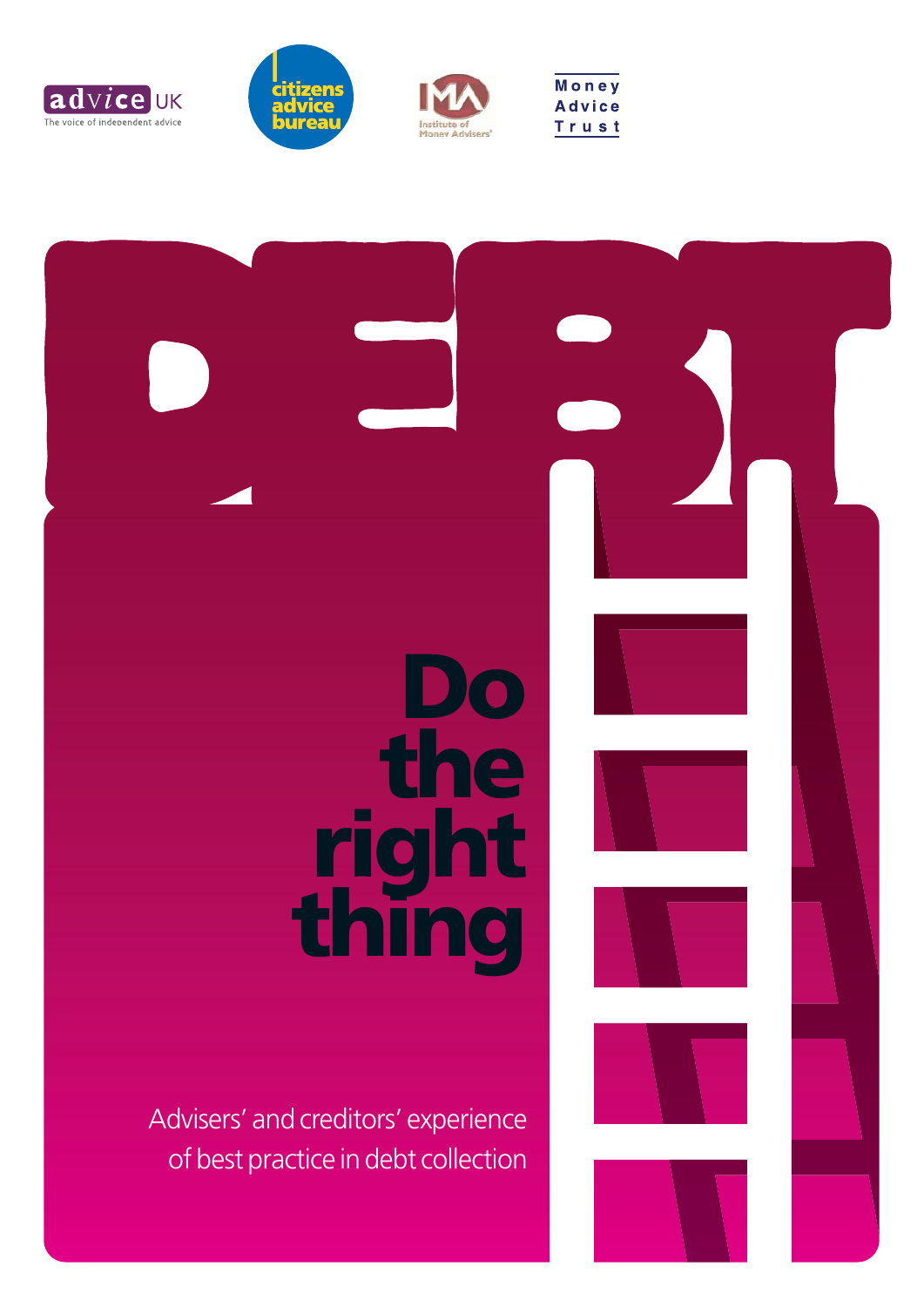## Foreword



It is all too easy to focus on bad practice in debt collection. It is, however, equally important to identify and promote examples of good practice. This report demonstrates that improving debt collection practices brings clear advantages for creditors and debt collection agencies as well as debtors. I hope that it will stimulate debate and improvement for the benefit of everyone concerned in the process of debt collection.



This clear and practical report demonstrates that advisers report some excellent practice by creditors and debt collectors and some less good practice. We are keen to continue working with creditors and advisers to ensure that the good practice is seen across the board, so that individuals in debt can pay back what they owe in a way that suits their circumstances.

**Steve Johnson**, Chief Executive, AdviceUK





Citizens Advice wants all creditors to do the right thing and help people overcome their debt problems. This report is the first step towards making this a reality. We've set out how we believe best practice can be achieved, and we look forward to working with all types of creditors to improve the way all debts are collected.

**David Harker**, Chief Executive, Citizens Advice



The IMA welcomes this report and the dialogue between creditors and advisers that it has already generated and will continue. *Do the right thing*is an important report that seeks to identify and share good practice where it exists and to use this as a benchmark to improve debt collection practices across the piece, helping those people in debt to pay back what is owed in a way that is both fair and appropriate.

**Caroline Siarkiewicz**, Chief Executive, the Institute of Money Advisers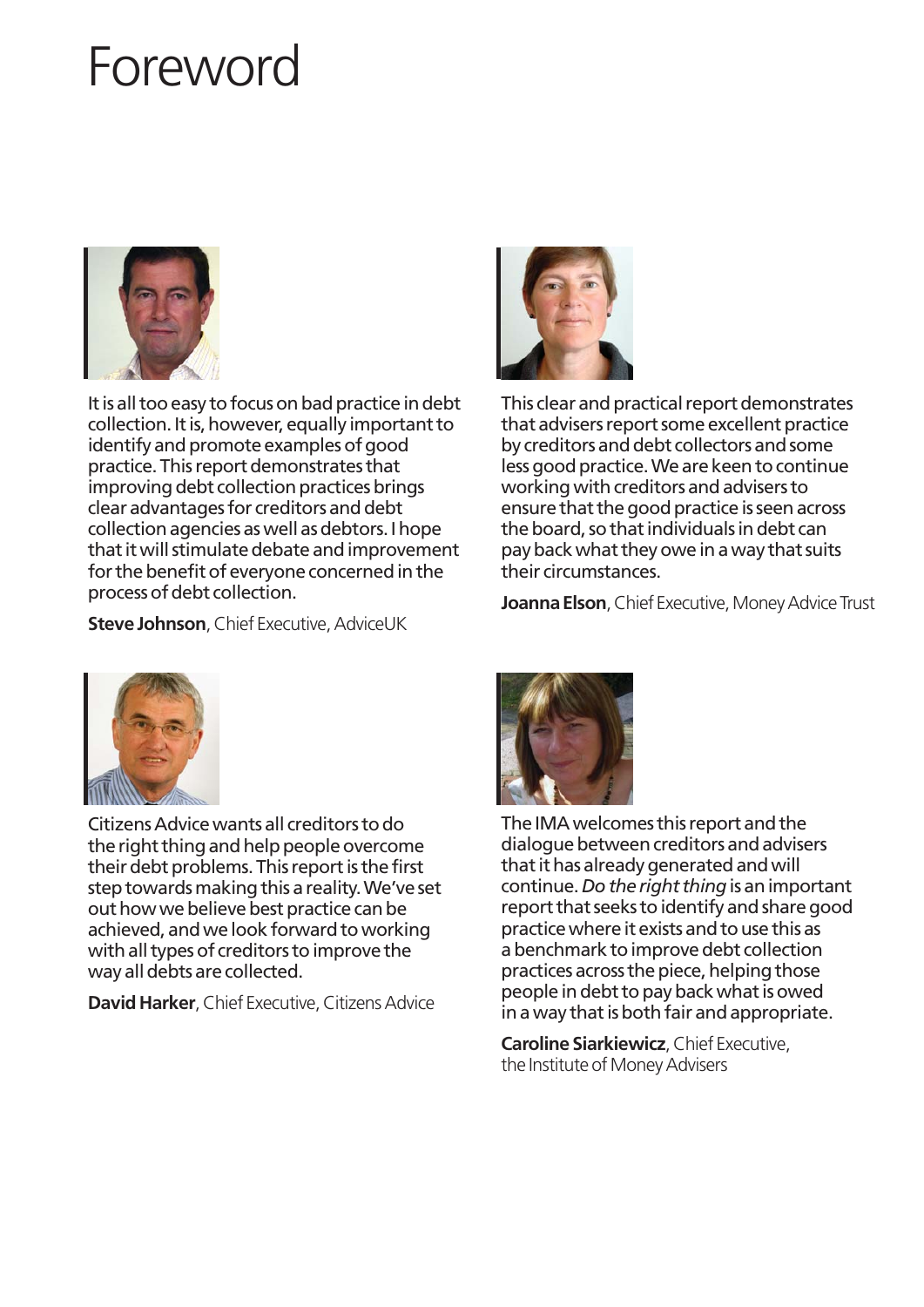# Introduction

The free-to-client debt advice sector believes that all creditors should do the right thing and help people deal with their debts in a way that suits their circumstances. But some debt collection practices can have dire consequences for people in debt: homes, possessions and essential services can be lost if they are persuaded to make debt repayments before paying for every day essentials; relationships can breakdown; and the health and well-being of individuals and their families can suffer.

However, at present there is no definitive statement of best practice for debt collection that creditors can follow, and regulation only sets out what creditors must not do. We want this to change, and this report aims to start a conversation with creditors about how debt collection practices can be improved.

This report uses the experience of advisers from across the free-to-client debt advice sector – including members of AdviceUK, the CAB service, members of the Institute of Money Advisers and staff at National Debtline – and interviews with creditors to set out the advisers' view of best practice, and the five steps creditors should take to achieve it:

### **Step 1**

Set the right organisational culture.

#### **Step 2** Achieve the right motivation

for debt collection staff.

## **Step 3**

Develop clear and encouraging communications.

**Step 4** Provide information and support.

## **Step 5** Be willing and able to maintain and develop best practice.

Our research includes practices from a range of creditors, including local authorities, housing associations, debt collectors, water companies, home credit providers, debt purchase companies and credit card providers. We believe that if they can achieve best practice, all creditors can.

If you'd like to be part of this conversation please let us know. Our contact details are at the back of this report and we look forward to hearing from you.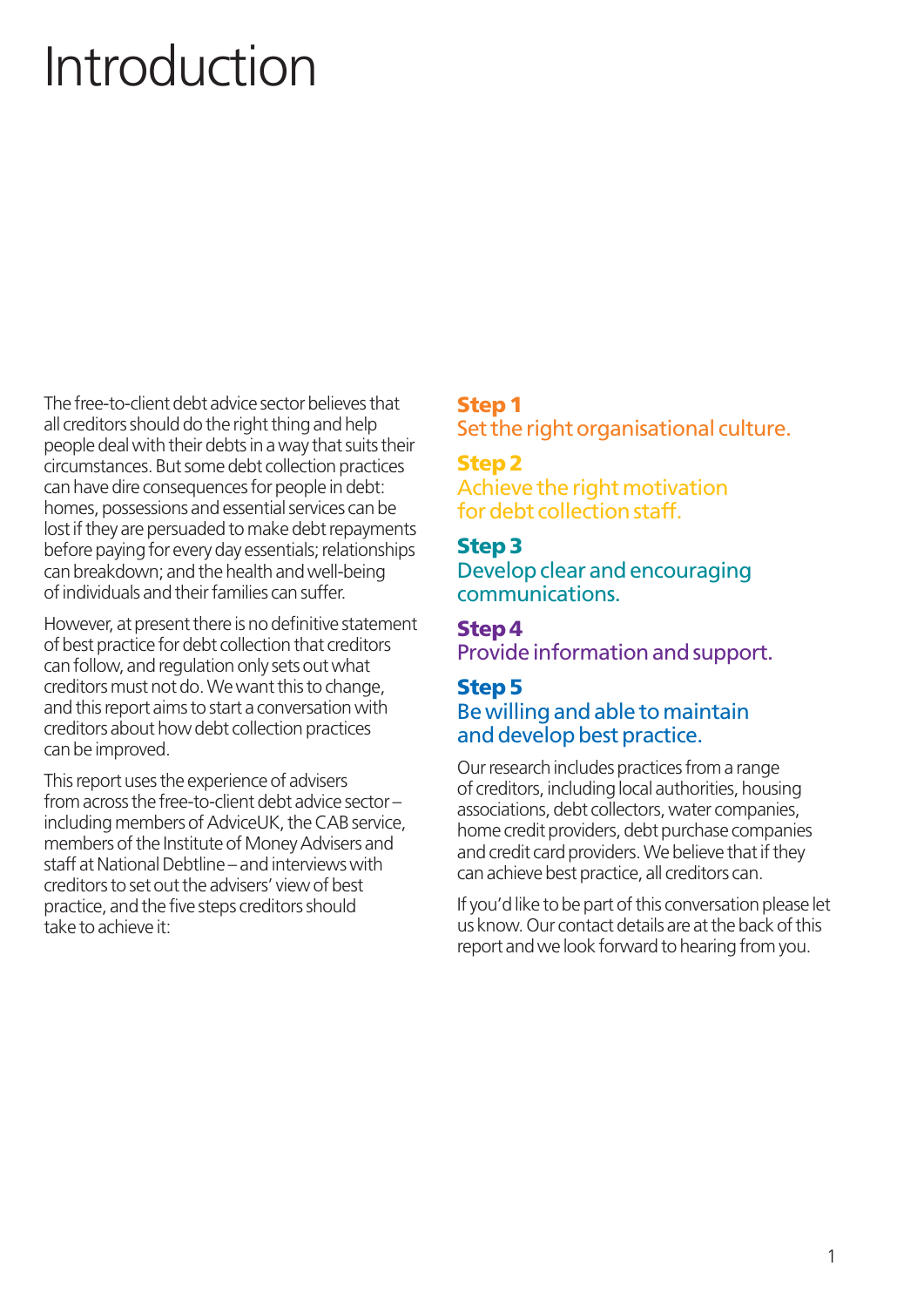## Best practice – what's in it for creditors?



Advice agencies see the impact of debt collection practices every day. Advisers know what helps people in debt and what makes matters worse: such as the difference between creditors who set rigid minimum repayment levels and those who accept offers based on a reasonable assessment of expenditure. But it is not just advisers and people in debt who benefit – creditors will benefit too. People in debt will be more likely to engage, and stay engaged, with their creditors and sustainable repayments will mean creditors spend less time and resources chasing payments.

Stability, ability and willingness: we'd much rather someone paid what they can on a regular basis than have to chase people for payments they can't afford. When we started taking this approach to collections in the Somers Town area of Portsmouth we saw collection rates go up by 2,000 per cent." FC Collections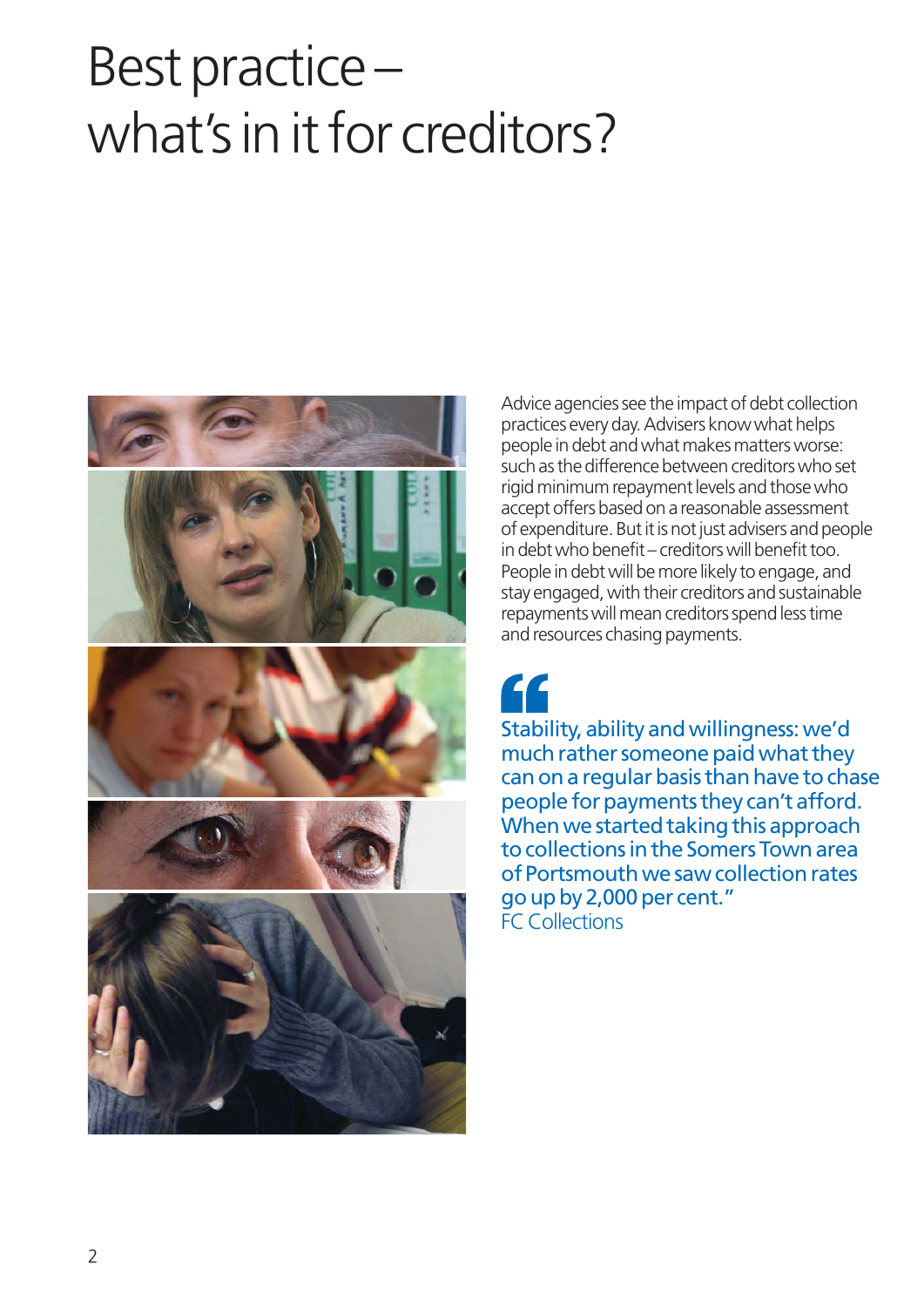## Advisers' experience of best practice

Advice agencies have a difficult job: the recession has increased demand for advice and the people seeking advice often have very complex problems, which require a great deal of time and effort to resolve. When advisers come across creditors who do the right thing, they really appreciate it: stress on clients is reduced, cases are resolved more quickly, and limited resources can be focused on people in debt who simply cannot deal with matters on their own. Advisers told us that best practice includes:

- Recognising and dealing with vulnerability.
- Signposting or referring people for help.
- Stopping collections activities for at least 30 days after a person has sought advice, and extending this if a person needs it.
- Treating people who carry out their own repayment negotiations in the same way as those represented by an advice agency.
- Having specialist teams on hand to deal with advisers' correspondence and telephone enquiries.
- Responding to offers and enquiries in timely fashion.
- Answering queries and communicating in a way that is clear and easy to understand.
- Accepting offers of repayment based on reasonable expenditure.
- Keeping the cost of debt down by freezing charges and interest.
- Providing standing order details or free-to-use payment cards.
- Stopping enforcement action if an alternative solution can be found.
- Creditors matching a person's debt repayment and writing off debt.
- Carrying out reviews on an annual basis.
- Giving as much information as possible to organisations that act on their behalf.

These practices are already being carried out by some or all of the creditors who contributed to this report. These creditors are listed in Appendix 1 and are referred to throughout this report.

We will now set out the practical steps we believe creditors should take in order to achieve best practice.

## 44

By working with the CAB service and developing our range of schemes for customers in financial difficulty, including the Assist Tariff, we have actually seen the recovery rates from this group go up and customers who have previously avoided contact are now interacting with us well.<sup>1</sup>" Wessex Water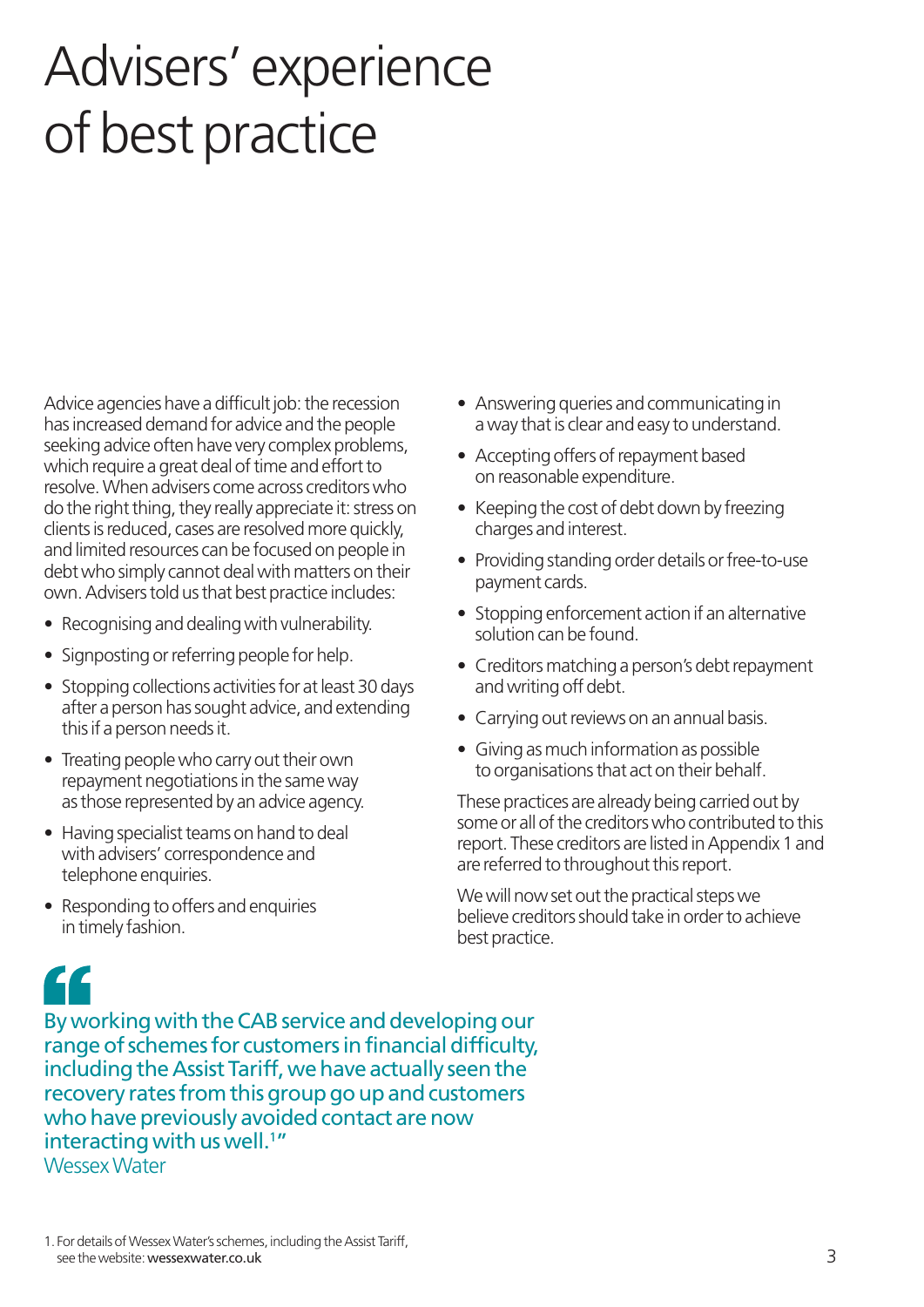## **Step 1** Setting the right organisational culture

## "

**Our fundamental approach accepts the fact that some people can't pay in full. Instead we aim to set up sustainable payments through a medium that cost us and the customers as little as possible to make."** Cabot Financial

**For us it's all about thinking of the person behind the figures – treat them like a human being and they'll want to pay."** Sovereign Housing Association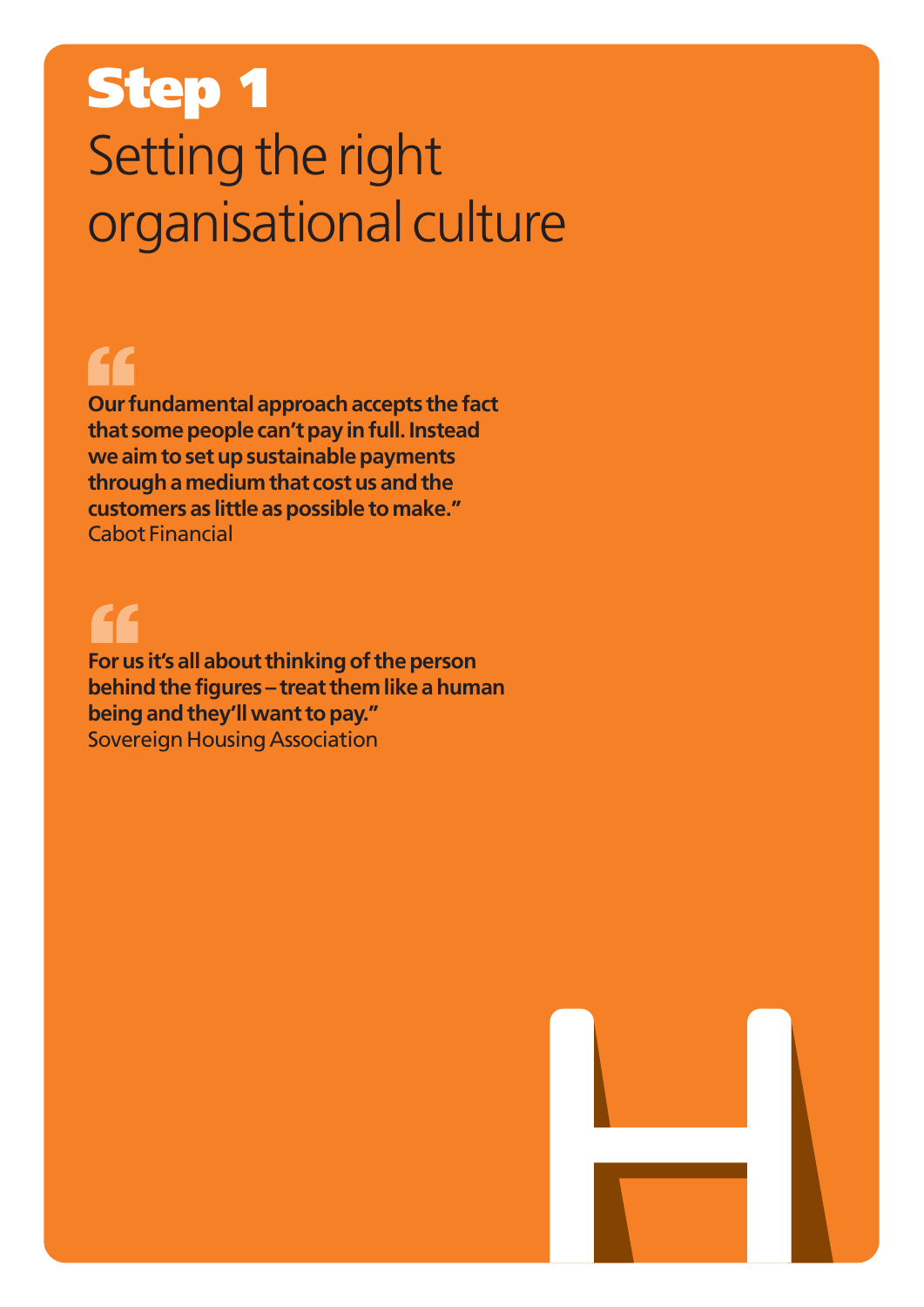**The right organisational culture thinks about the person behind the figures. L** 

Debt collection practices should focus on the circumstances of those people who find themselves in debt – who are still residents, taxpayers, customers and potential future customers. Everyone working for a creditor should be committed to doing the right thing – including the most senior members of staff. They should value sustainability and treat people in debt as individuals.

Inflexible debt collection practices that focus on the needs of the majority – those with short term problems – will have a detrimental impact on those with long term difficulties and complex personal circumstances. Instead creditors should concentrate on the person in debt and adopt a strategy that takes account of:

#### **The person's ability to pay**

Creditors should not set minimum repayment levels or demand that debts are repaid within a set time period. Instead we believe all creditors should use the same objective method of working out how much a person can pay. This already exists in the common financial statement (CFS), which is sponsored by the Money Advice Trust, the British Bankers' Association and the Finance & Leasing Association.

The CFS uses an agreed budget sheet to gather information about a person's income, assets, liabilities and expenditure. The person's discretionary expenditure is then compared against objectively agreed guideline figures – known as 'trigger figures'. These trigger figures are determined using government research on average household expenditure for people in the lowest 20 per cent of income brackets. As such, they reflect modest expenditure for people living on a limited budget. If a person's expenditure falls within these trigger figures, or justifiably exceeds them and an explanation is provided on the statement, creditors should not ask them to pay more. Offers made using the CFS might be small, but they will be sustainable. Creditors will have to value sustainability, and set up systems to accommodate long term repayment plans.

FC Collections, a door-step collection agency based in Portsmouth, took a long term approach to collecting water debts in the Somers Town area of Portsmouth, a historically hard to reach community. In response they found more people wanted to work with them and collections rates increased by over 2,000 per cent.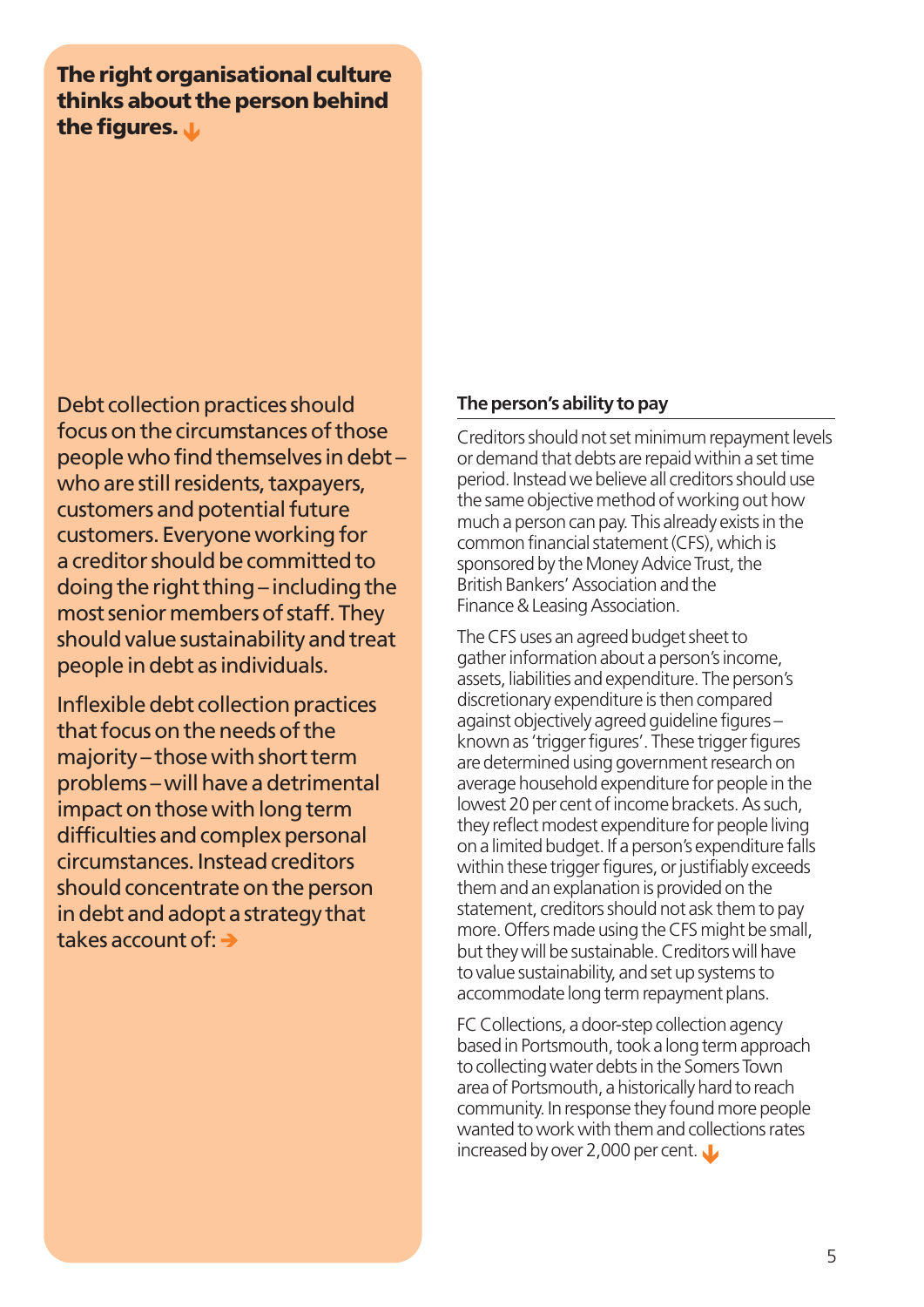# **Step 1**

#### **The person's circumstances**

The people who owe money will have a range of different personal circumstances. Some will need a debt advice agency to represent them in repayment negotiations. Others – including some of those signposted or referred for advice – will prefer to negotiate with their creditors themselves. Creditors should treat both groups of customers in the same way, as Capital One, Equidebt, M&S Money and Santander Cards UK already do.

Other people in debt will have circumstances such as mental or physical health problems that affect their ability to manage money and repay what they owe. Creditors should put processes and people in place to identify and help these people in a way that meets their needs. For example, Allied International Credit uses key words and phrases to identify people who may have mental health problems. Once identified, these people are taken out of mainstream collections and dealt with by a specialist member of staff.  $\rightarrow$ 



#### **The person's whole situation**

Unmanageable personal debt might be just one of the problems someone in debt is dealing with, or a symptom of several other problems – such as relationship breakdown, redundancy or bereavement. Creditors should approach every person positively, give them time to address more pressing problems or work with an adviser. In the meantime, creditors should stop sending letters and making calls demanding payment for at least 30 days, and offer more time if the person needs it.

Creditors should also appreciate that some people who can't pay might have avoided talking to their creditors. This does not necessarily mean that they won't pay. When these people do establish contact, their creditors should take a pragmatic approach. Recovery action should be suspended or withdrawn, and creditors should seek to set up affordable repayment plans instead.

Sovereign Housing Association takes this approach. Before court action is commenced, residents are asked to attend a pre-court panel. The panel includes debt and welfare benefits advisers. The person in debt receives a full benefit check, budgeting and debt advice. Two thirds of the people who attend these panels repay their debt without the need for court action. This not only helps people repay what they owe, it also reduces costs for Sovereign Housing Association.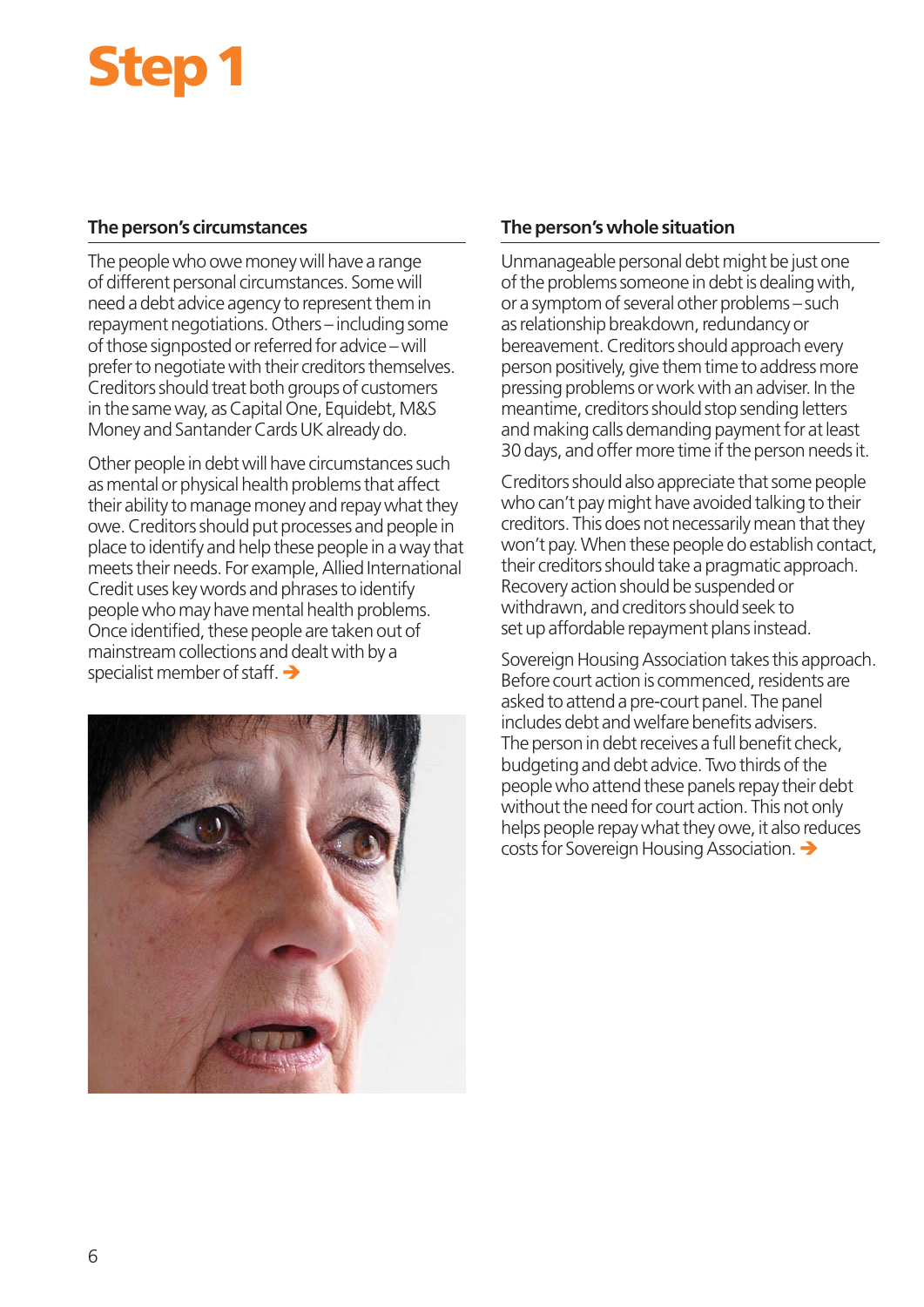#### **The needs and powers of other creditors**

Some creditors – such as local authority council tax departments, landlords, mortgage/secured lenders, the Child Support Agency, fuel companies and magistrate courts – have significantly greater powers than others, such as eviction, repossession, disconnection and imprisonment. But all too often the creditor who shouts the loudest is paid first – such as the unsecured creditor that calls almost every day demanding payment in full.

It only takes one creditor to push too hard for a repayment plan to completely fail. Instead, creditors need to co-operate so the person in debt can sustain repayment and protect their home, liberty and essential goods and services.

This will involve identifying other creditors, which can be hard. Financial statements and signposting or referring people for advice will help. Creditors could also emphasise the importance of paying off essential arrears first, and offer help and forbearance in their communications while these payments are being made. If the person does have more pressing debts, these should be repaid first and other creditors should be willing to accept token payments or payment holidays in the meantime.  $\bullet$ 



**For us it is all about excellence and doing the right thing to serve our customers for the life of the accounts, even after we've sold it or instructed another firm to collect it."** Capital One



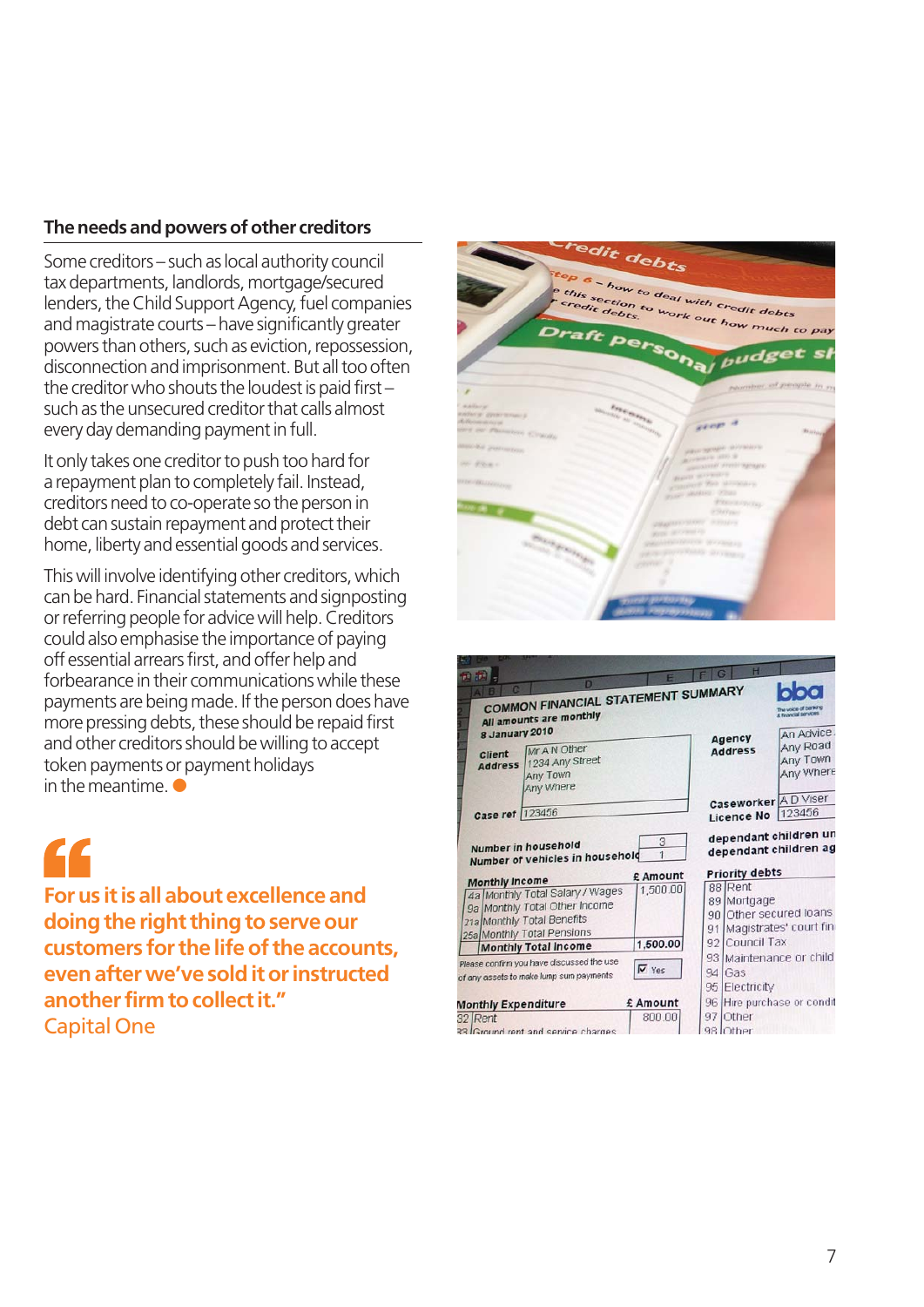## **Step 2** Achieving the right motivation for debt collection staff

**An adviser from Warwickshire told us that when they write to Equidebt, their clients' accounts are passed to a specialist team of well trained, knowledgeable staff that can set up long term repayment plans and answer any questions they might have. The adviser says that this reduces the amount of time they spend on each case and ultimately means they can help more people.**

**Equidebt told us:**

**Our staff are encouraged to set up payment plans that have 'stickability' – their bonuses are linked to payments made in month one, two and three. So if the person keeps paying they get more money. Our third party team are on hand to help advisers or anyone who can only offer low monthly payments towards their debt. This helps us manage our workload and maintain our core values and it's nice to know it helps."**

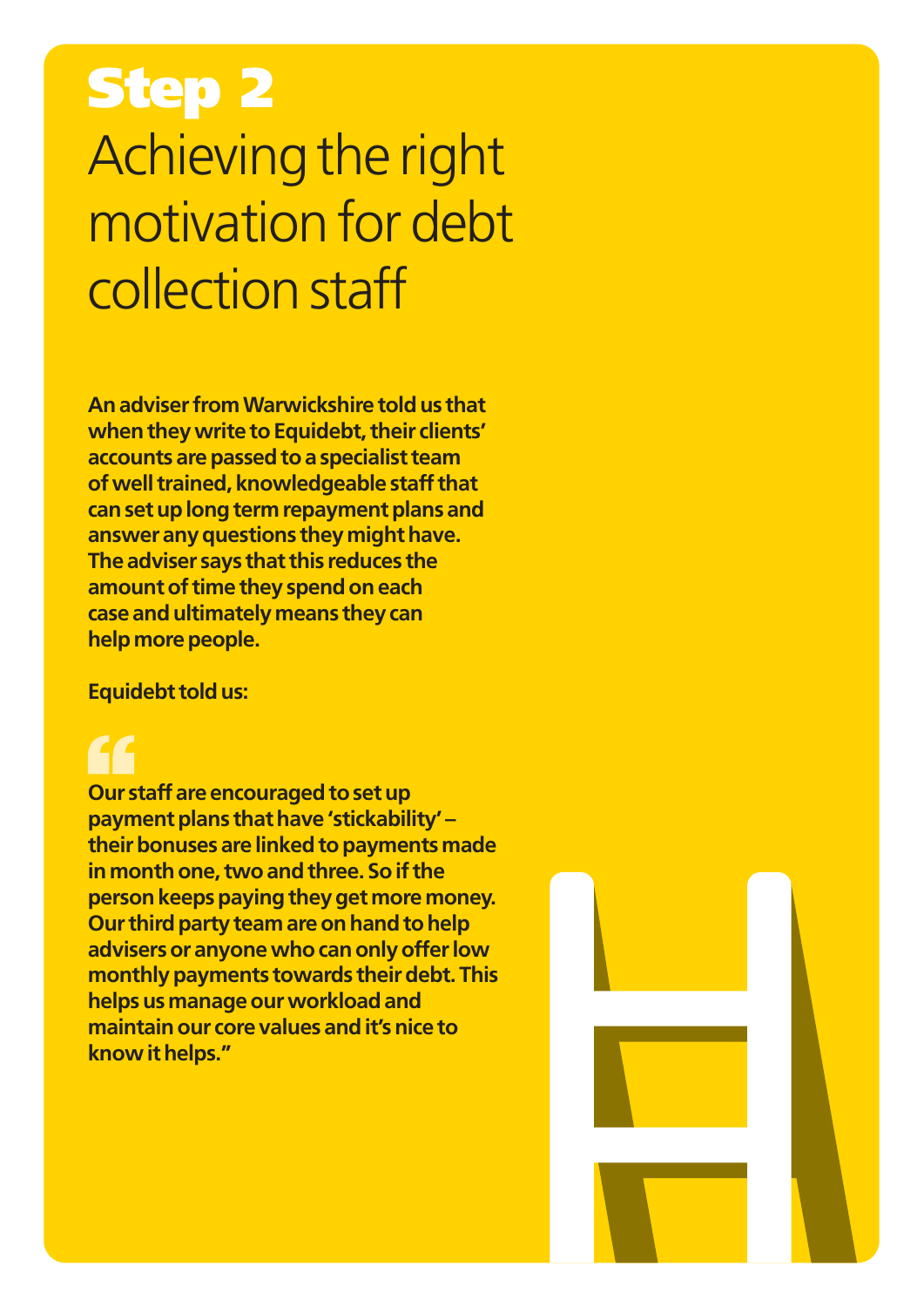**Targets and incentives are important staff performance measures, but the wrong incentives drive bad practice.** 

Collections staff and those working on behalf of creditors are key to the success of any debt collection strategy. However, they will have to meet certain targets in order to receive bonuses or demonstrate that they provide the level of service expected of them. If the targets and incentives allow people to benefit from poor practice – for example if a collector can receive higher pay by persuading people to make larger payments with no regard for how they went about doing this – people in debt will suffer. Instead, creditors should remember that they are responsible for the actions of everyone who acts on their behalf and their bonuses and incentives should promote best practice:

#### **In-house staff**

All collections staff should be fully trained on all relevant legislation, regulatory requirements and industry codes of practice. These should be embedded as minimum requirements and standards. In addition, further detailed training should emphasise the need to focus on the circumstances of the individual person in debt. Remuneration should then be linked to a range of recovery and quality measures – such as the measures used by Equidebt that link pay to the quality of phone calls, and the length of time repayment plans are sustained.  $\mathbf{J}$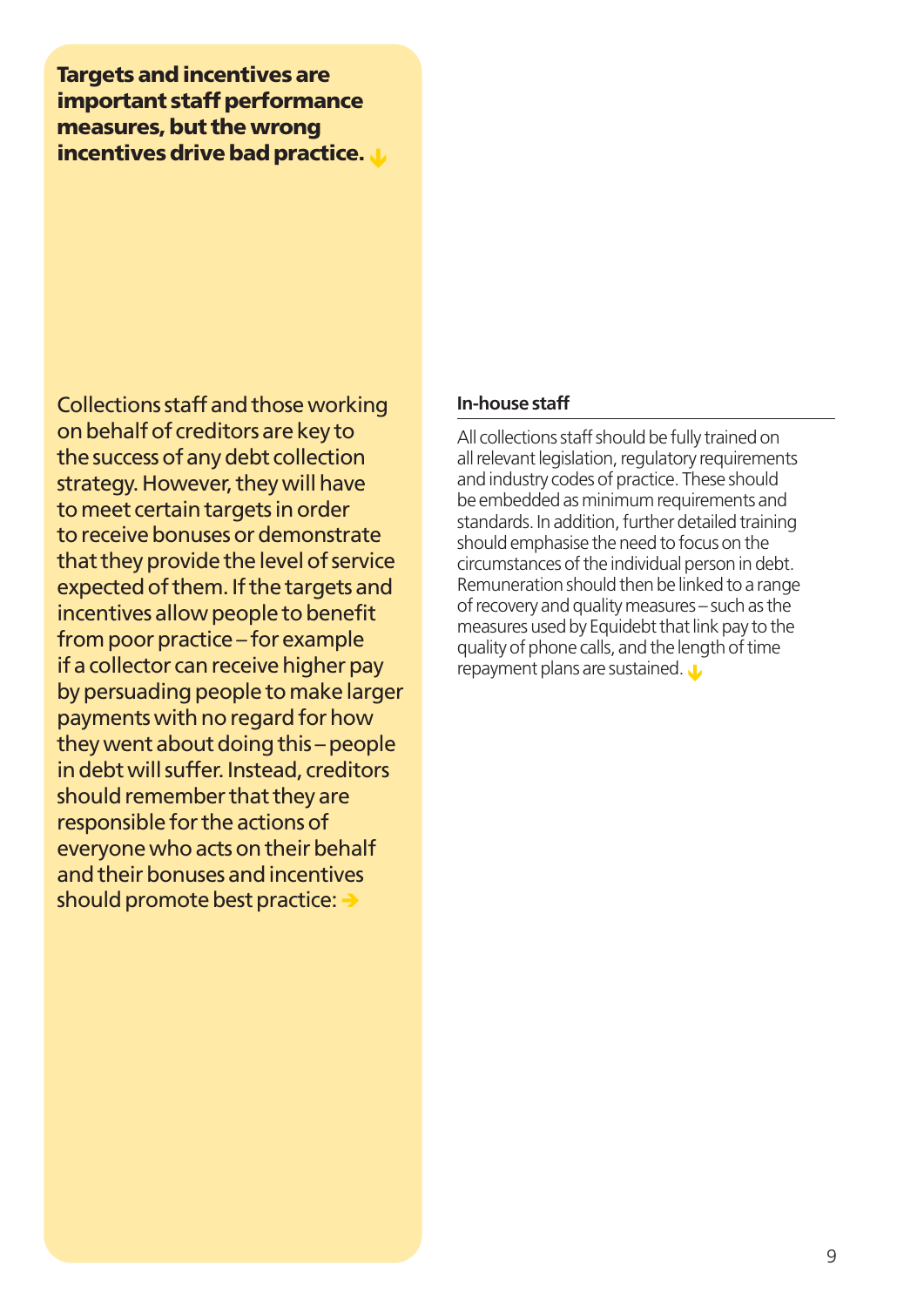## **Step 2**

#### **Using external debt collection agencies**

Creditors are responsible for the behaviour of the debt collection agency which collects debts on their behalf. These agencies should not be used to protect a creditor's reputation by putting collections at arm's length.

Instead creditors should choose debt collection agencies by using a range of factors, including the number of complaints received about the agency, the number of performing repayment plans that agency has set up and the specialist services they offer to people whose circumstances make it hard for them to manage money.

Creditors should not move accounts between debt collection agencies when a payment plan is being maintained. Instead to promote stability creditors should use one agency – as does Provident Personal Credit which uses CK Edrupt, a firm of solicitors, to administer repayment arrangements on their behalf. If accounts are moved between agencies, creditors should make sure that everyone is aware of what is happening. The new debt collection agency should be given a full account history, and made aware of any offer of repayment and/or the involvement of an advice agency. In addition the person in debt and any advice agency acting on their behalf should be told which debt collection agency is now acting on the creditor's behalf and how payments can be made.  $\rightarrow$ 

#### **Selling debts to debt purchase companies**

Creditors are responsible for the behaviour of the firm to whom debts are sold. Debt-sellers should therefore choose to sell to the firm that offers the right price and provides the best service to people in debt.

For example, Capital One ensures they sell to purchasers who treat their customers to the standards they have set themselves, and they will not accept bids from purchasers who do not meet these standards. Capital One then carries out post sale audits to ensure the debt purchase company is adhering to their standards and all relevant legislation, regulatory and self-regulatory regimes.  $\rightarrow$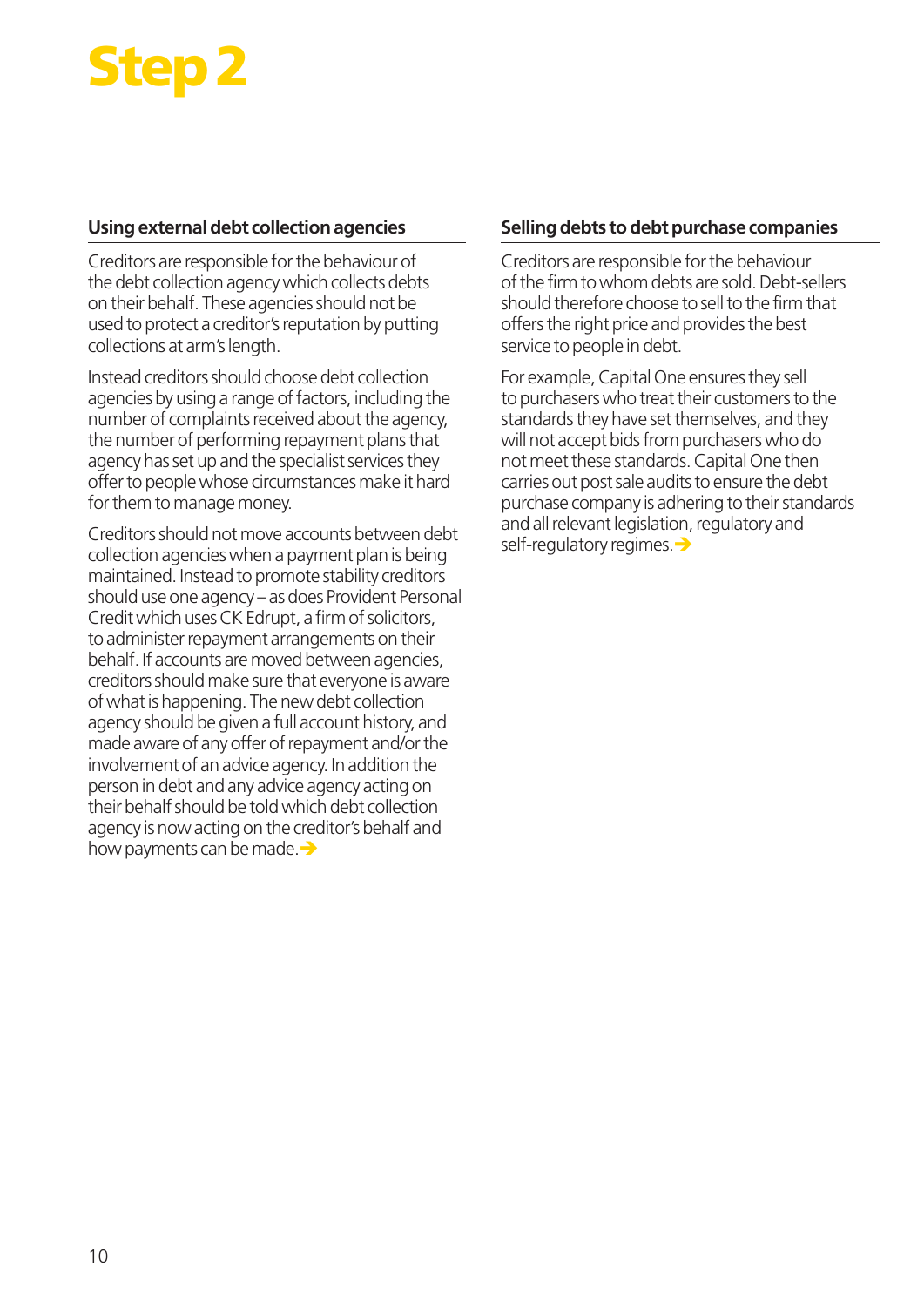#### **Using private bailiffs**

Creditors are responsible for the behaviour of private bailiffs acting on their behalf. However, the private bailiff industry remains unregulated and advice agencies continue to report cases of bad practice involving private bailiffs who enforce council tax arrears, child maintenance arrears, unpaid penalty charge notices and magistrate court fines.

Furthermore, bailiff action itself is stressful and costly for people in debt, and there is no mechanism by which a distress warrant can be suspended. We therefore believe that private bailiffs should be used only as a last resort.

Instead creditors should prioritise direct deductions from benefits, deductions of earnings orders and attachment of earning orders over bailiff action. Or at least use in-house bailiffs who can focus on best practice instead of charging fees, like the enforcement officers employed by Wealden District Council.

If private bailiffs are used, creditors should consider the AdviceUK, Citizens Advice and Local Government Association council tax arrears collection protocol, <sup>2</sup> and in particular:

- develop processes to intercept cases that should not be sent to the bailiffs, for example when a council tax benefit claim is outstanding
- provide people with information that covers the charges the bailiffs can make and how they can make a complaint
- recognise that people may only engage once a bailiff has called and establish procedures to negotiate affordable, sustainable repayments and the return of distress warrants from the bailiff
- work with stakeholders including local advice agencies – to use formal and informal complaints to monitor bailiff activity and address problems as soon as they arise.  $\bullet$

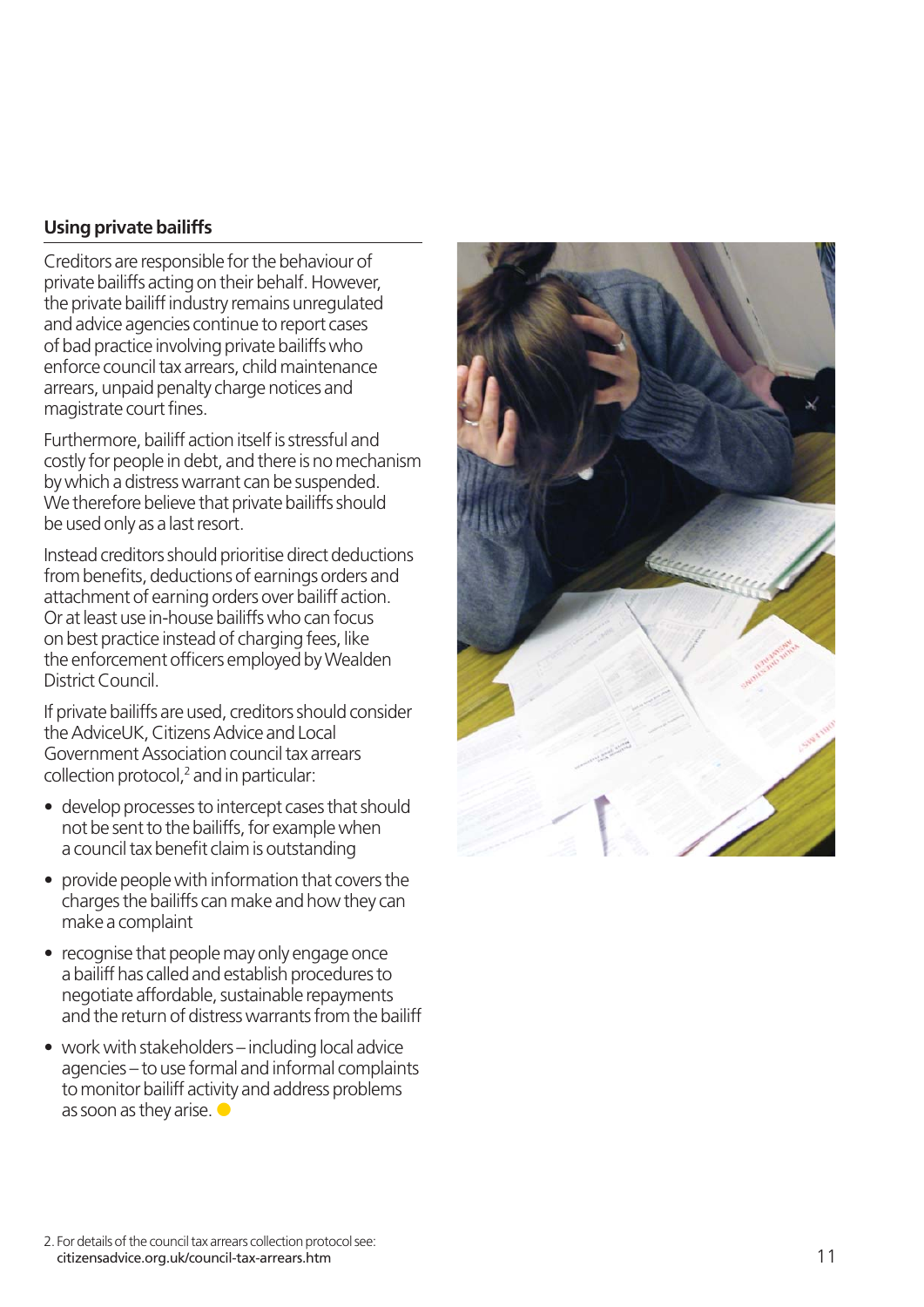# **Step 3** Developing clear and encouraging communications

**A number of advisers told us that they find Capital One particularly easy to deal with. Advisers told us that Capital One's letters clearly set out when and how the client should pay and when their case will be reviewed. Advisers also liked the letters Capital One sends out before a review. These clearly set out what will happen in any given situation, and the impact each option will have on the client's ability to obtain credit. Advisers also found it helpful that Capital One do not refer to 'formally accepting' offers or 'declining' or 'not accepting' offers. These phrases leave advisers and people in debt unsure if an offer has been accepted. Instead Capital One uses the phrase 'set up on a repayment plan' which advisers and people in debt interpret as an acceptance.**

**Capital One told us:** 

**For us it is all about providing an excellent service to our customers for the entire life of the relationship. All our communications have to meet our brand standards. They are always in plain English and clearly set out why we are writing, what we expect the customer to do in response and how the customer can pay. We believe this is a common sense approach that encourages our customers to stay in touch and keep up payments."**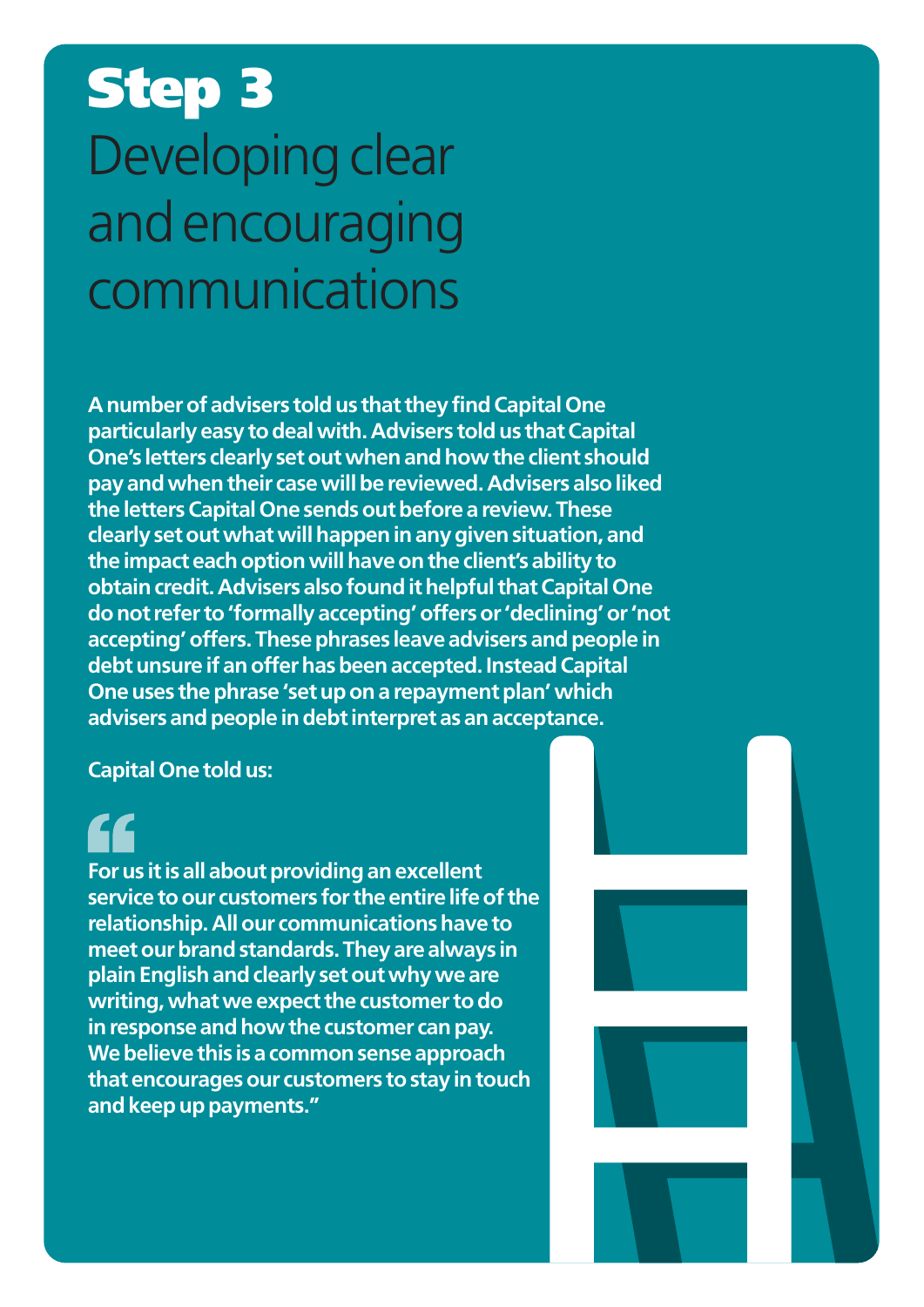**If people in debt can't see any benefit of engaging with their creditors, or if they don't know what's expected of them, things** will go wrong. *L* 

People might avoid their creditors if they can't afford to pay what's been asked, or if they think there is nothing they can do to stop court action, or if they don't know what's expected of them. Similarly, advisers can find it hard to help people in debt if creditors do not communicate effectively at every stage of the debt recovery process, taking  $\frac{1}{2}$  into account that:  $\rightarrow$ 

#### **Contacts should encourage engagement by offering help and support**

Most debts are just one of several or part of a much larger problem. The person might be receiving many calls and letters, all designed to pressure them to pay more than they can afford. Creditors should not add to this, but should take a more positive approach, explaining why they are being contacted, how the person will benefit from engaging, what they need to do next and where they can get help. Repeatedly telling them what will happen if they don't pay in full should be avoided; it will be interpreted as a threat and only serves to discourage them from engaging.  $\mathbf{\mathbf{\mathsf{L}}}$ 

#### **Decisions should be easy to understand**

Debt problems can be very complex. If people in debt don't understand what's happening or what they are expected to do, they may bury their head in the sand. To avoid this happening, creditors should use plain English and avoid using legal terminology wherever possible. Creditors should also be prepared to explain exactly how they have worked out how much is owed to them. For example, it is not enough to state that a benefit or tax credit overpayment has occurred, or present the person with a demand for child maintenance arrears without explaining how the arrears were calculated.  $\mathbf{\mathbf{\mathsf{L}}}$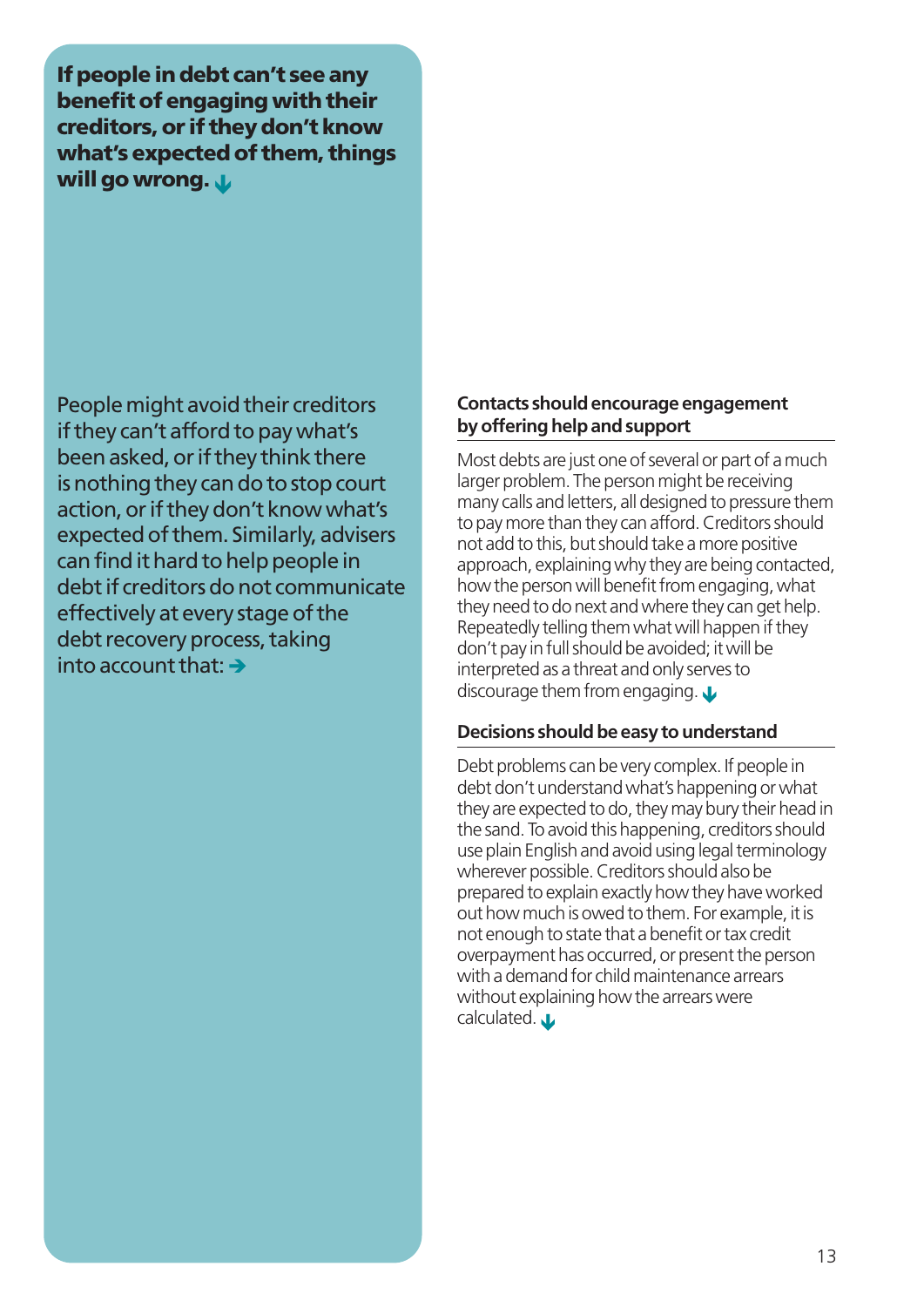# **Step 3**

#### **Responses to offers of repayment should be clear and encouraging**

If a person's expenditure falls within, or justifiably exceeds, objectively established guidelines – such as the common financial statement trigger figures mentioned earlier – creditors should accept their offer of repayment. To ensure that the person's debt actually reduces, charges and interest should be frozen, and creditors should not insist that the person takes out a consolidation loan. Acceptance letters should tell the customer how much they need to pay, when they need to pay it and how those payments can be made, such as Capital One's letters mentioned earlier.

Phrases like: 'your offer is unacceptable to us… but we will accept your payments' or 'your offer is declined at this stage' should be avoided. They are confusing and can lead people to think that their offer has been rejected or that they will receive preferential treatment if they pay more than they can afford.  $\rightarrow$ 

#### **Administering repayments**

Ideally, once an offer is accepted, the account should be administered by a department that is set up to deal with long term repayment arrangements – such as the Financial Solutions Unit at Santander Cards UK that administers repayments until accounts are repaid in full.  $\mathbf{\mu}$ 

#### **If external agencies are used, information should be passed on**

Some creditors pass or sell on debts without including full details of the account or informing the person in debt or their adviser. When this happens, the person receives calls and letters demanding payment from a new organisation. This can be distressing for the person in debt and is time-consuming for advisers, who have to reiterate their client's offer.

If external agencies are used to administer repayment arrangements, or debts are sold, creditors should pass on full details of the client's account, any repayment arrangements in place, any advice agencies that are helping the person and any other information that the original creditor holds about the person. Any advice agencies involved should be informed of the new organisation's involvement.  $\rightarrow$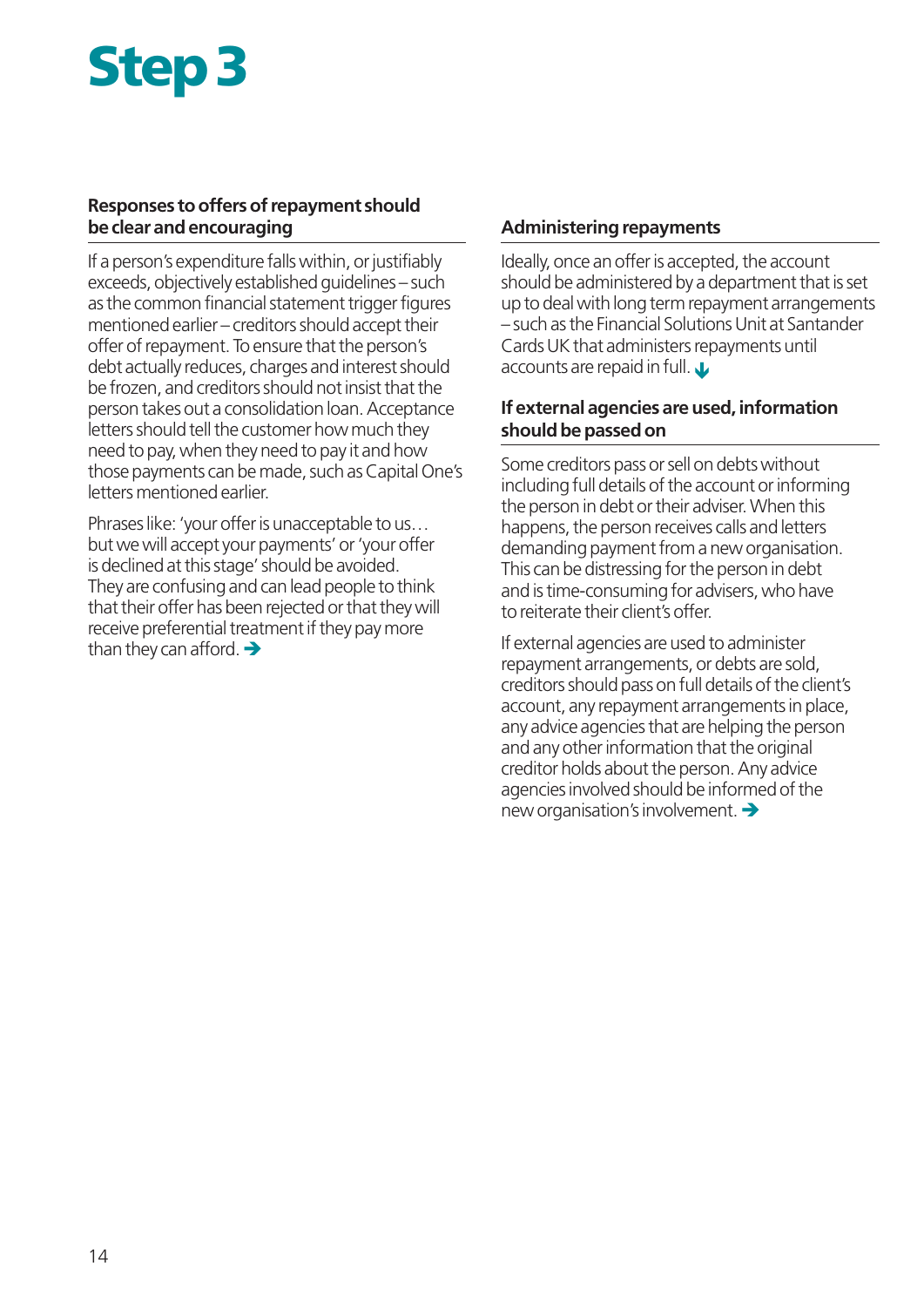# Library photos posed by models: John Birdsall/Press Association

#### **Reviews**

It is only reasonable that a person in debt should be willing to review their offer. However, asking people in debt to review their offer every one, two or three months wastes advisers' and creditors' time. It is unlikely that the person's situation will have improved in such a short time period; and carrying out a review could involve the adviser re-interviewing the person and sending even more letters to their creditors – all of which costs money and takes time. Instead creditors should only expect reviews to be carried out annually, or when a person's situation changes for better or worse, as M&S Money does.

Creditors should not insist that an advice agency carries out the review. If a person has maintained payments and is willing and able to engage with their creditors, they should be allowed to submit their own revised offer.

Furthermore, creditors should not expect the person's offer to increase just because time has passed. Or that they can press for higher payments if the person is no longer represented by an advice agency. Instead creditors should approach reviews in a pragmatic way: if the person needs extra help, they should be given time to seek it; if the person is able to submit their own offer, they should be allowed to do so. No matter who submits the revised offer, creditors should still use an objective way of assessing how much the person can pay – like the CFS.  $\bullet$ 

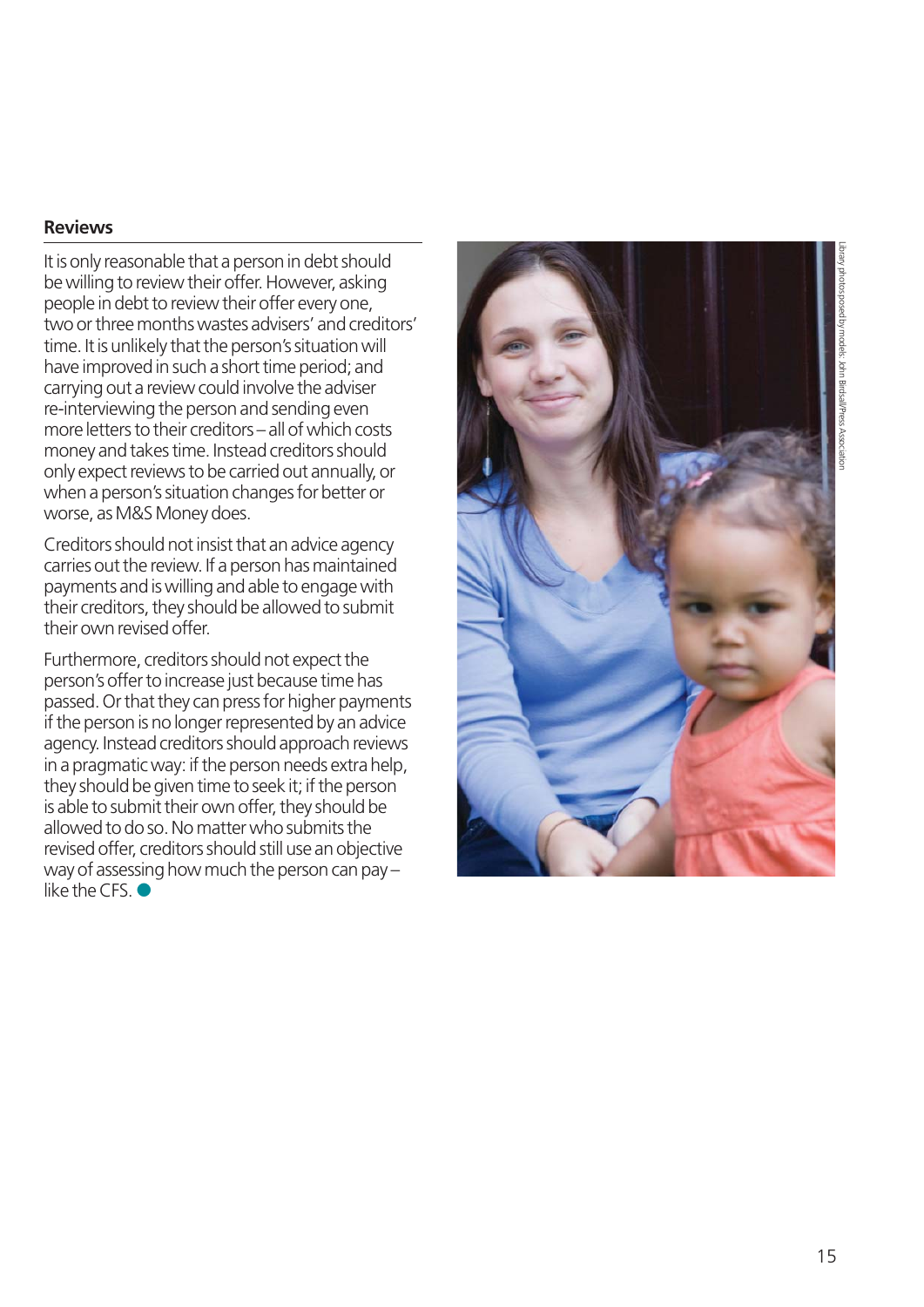## **Step 4**Providing information and support

**A number of advisers told us that they found Capital One's Speciality Support Unit particularly helpful. Whenever they had a problem, they could contact a well trained, knowledgeable member of staff who could answer their questions and take action if need be. This helped them resolve problems quickly so that they could move on and help other clients.**

**Capital One told us:**

**Our Speciality Support Unit is split into three sections: one to help third party debt management agencies; one to help people in financial difficulties; and another to help people in severe hardship, like those with mental or physical health problems, the bereaved, the terminally ill or those who have had to give up work to care for someone. Dividing the work up in this way means we can continue to provide an excellent service to all our customers, no matter what problems they are facing or how they've chosen to deal with their financial problems."**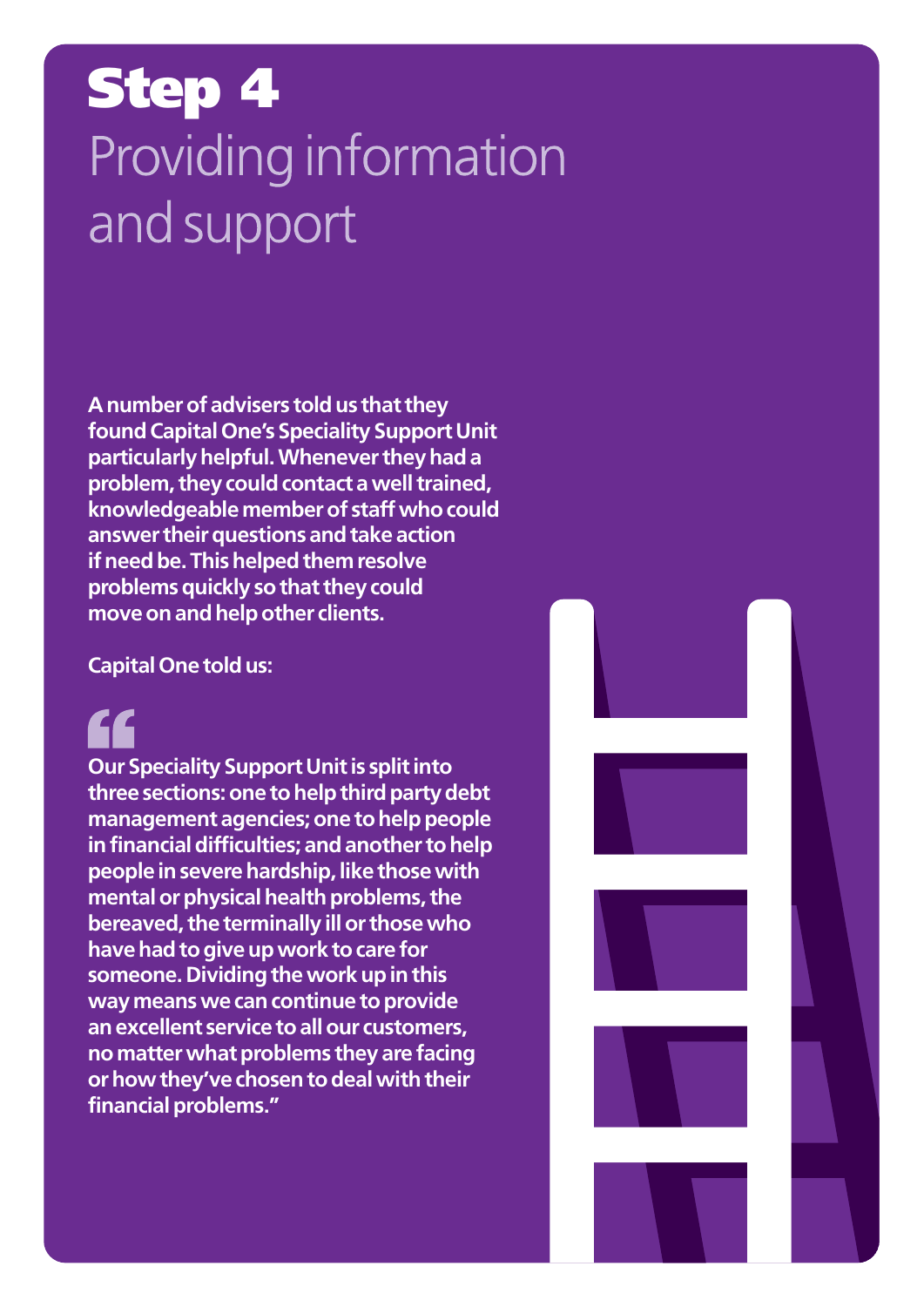**Once an arrangement has been set up, people in debt and their advisers will still need information and support** from creditors. *L* 

Repaying debts over long periods of time can seem like an endless task for people in debt. Furthermore, while people might regain control of their finances, or even see their financial situation improve from time to time. things can still go wrong. For example, they may gain and lose employment or a relationship might start and then end. To help people cope, creditors need to make the repayment process easy and rewarding, and they need to be available when problems arise:  $\rightarrow$ 

#### **Making payments should be cheap and easy**

Creditors should offer a range of free and easy-to-access payment methods. Creditors should not insist on direct debits, to avoid any excessive and erroneous payments being requested. The direct debit guarantee assures consumers a full refund if errors are made. But it is of little help to those on very low incomes who could be left with no money if they can't resolve matters instantly. Furthermore, some people will prefer to retain control over payments and others will have accounts that do not allow for direct debit payment. Instead, creditors should provide people with standing order details or free-to-use payment cards that are accepted in a wide range of outlets across the UK, such as newsagents and post offices.  $\mathbf{\mathbf{\mathbf{\omega}}}$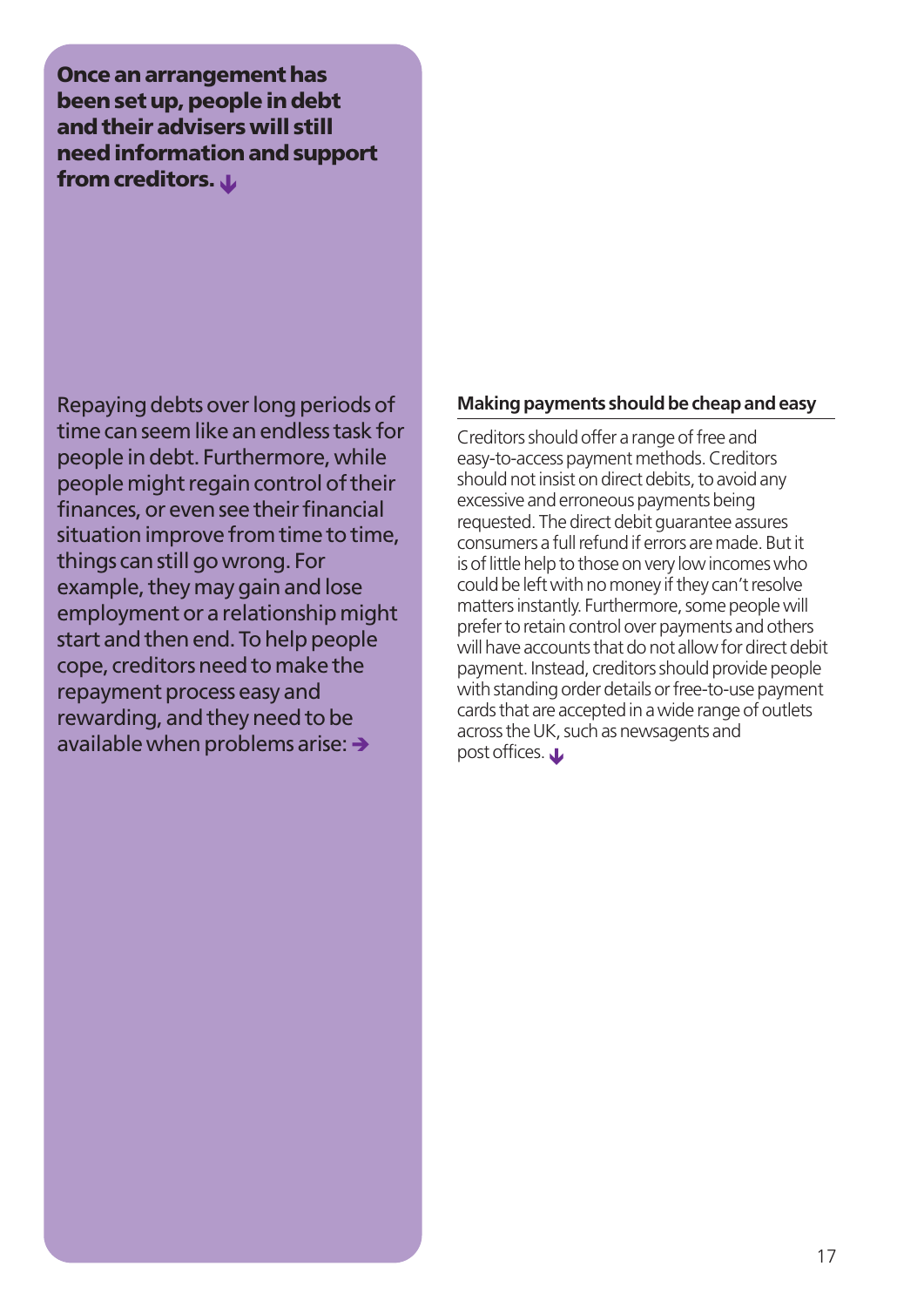# **Step 4**

#### **Access to account information**

If customers can see their debt going down, it will encourage them to keep up payments. Creditors should keep the cost of debt down by freezing charges and interest and provide people with easy access to their account balance, as well as any statutory notices or statements. If there are any discrepancies or queries, the person or their adviser should be able to contact a member of staff who is sufficiently empowered to take action and resolve any problems.  $\mathbf{\mathbf{\mathsf{L}}}$ 

#### **Incentives to maintaining payment**

Incentives, such as Wessex Water's Restart scheme, can also help people keep up payment. On the Restart scheme a person's payments in year one are matched by Wessex Water. Then, if payments are maintained at the end of year two the rest of the arrears are written off.  $\mathbf{\mathbf{\mathsf{L}}}$ 

#### **Support for people in debt**

People in debt might occasionally miss payments for a range of reasons – a washing machine might need repairing or benefits may have been stopped with little or no warning. Creditors should take a pragmatic approach to such occasional payment problems and look at each case individually, and do what they can to help their customer recover. For example, they might allow the person to make up payments later, or miss a payment, or even extend the repayment period.  $\rightarrow$ 

#### **Support for advice agencies**

Advisers are generally more knowledgeable about debt related issues than their clients. When they contact a person's creditors, they are usually trying to resolve a complex problem. If advisers have to use public phone lines, or write to mainstream collections teams, it can waste their time and that of the creditor, if the people they reach simply can't help. Having dedicated contact points that are staffed by people who can enact any and all of the creditor's policies helps advisers resolve matters more quickly. Such contact points should be available to all advice providers, as with the Advice Agency Support Unit at Wescot Credit Services. →

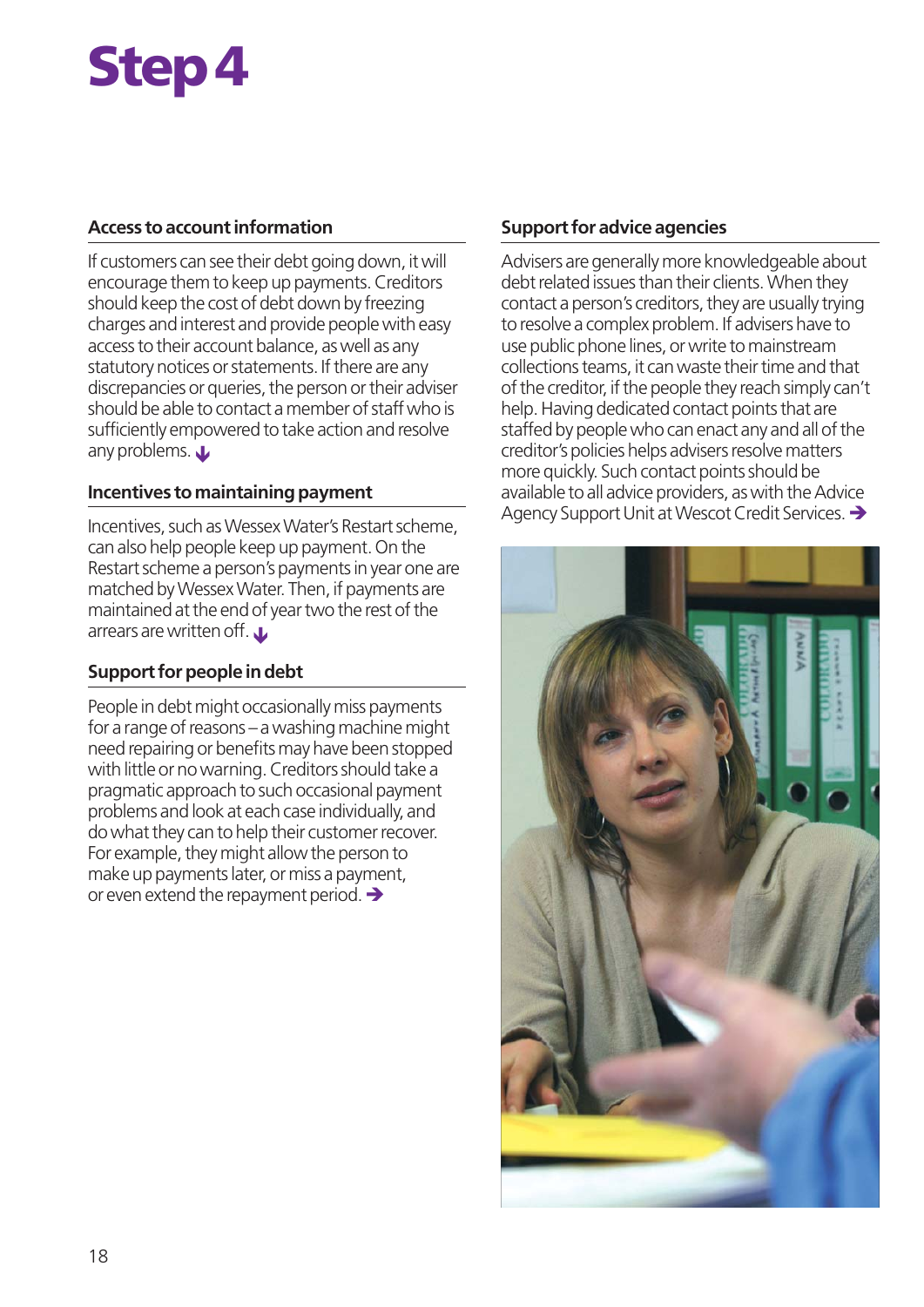

#### **If external agencies are used, information should be passed on**

Some creditors pass or sell on debts without including full details of the account or informing the person in debt or their adviser. When this happens, the person receives calls and letters demanding payment from a new organisation. This can be distressing for the person in debt and is time-consuming for advisers, who have to reiterate their client's offer.

If external agencies are used to administer repayment arrangements, or debts are sold, creditors should pass on full details of the client's account, any repayment arrangements in place, any advice agencies that are helping the person and any other information that the original creditor holds about the person. Any advice agencies involved should be informed of the new organisation's involvement.  $\bullet$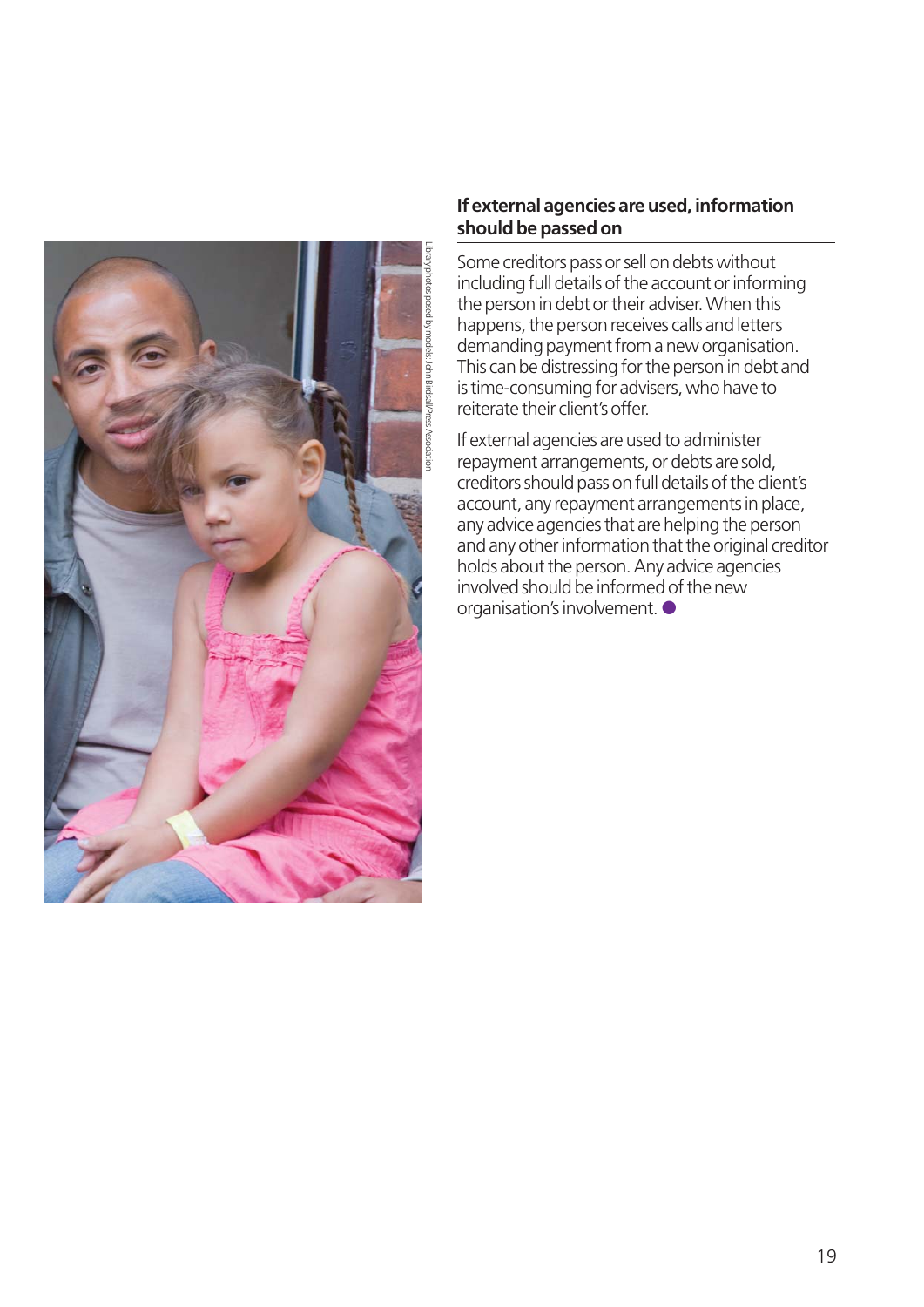# **Step 5**Being willing and able to maintain and develop best practice

**Provident Personal Credit is the largest provider of home credit in the UK. Company agents call on customers at their home to issue loans and collect weekly payments. In the past when advisers had been instructed by Provident customers to act on their behalf, they found it difficult to work with staff in Provident's local offices. For advisers, challenges could also arise if an agent continued to call at a customer's home while they were trying to or had set up a revised repayment plan for that client.**

**Provident told us:**

**Following discussions with the advice sector in which this issue was highlighted, we realised that we needed to review the process of how we dealt with a customer who had instructed a free adviser to act for them and to find a way to take customers' and advisers' viewpoints into consideration alongside our own needs. We decided to bring these accounts into a central department where it would be much easier to build on existing staff expertise and knowledge. This change enabled us to improve all aspects of relations with advisers and customers in difficulty."**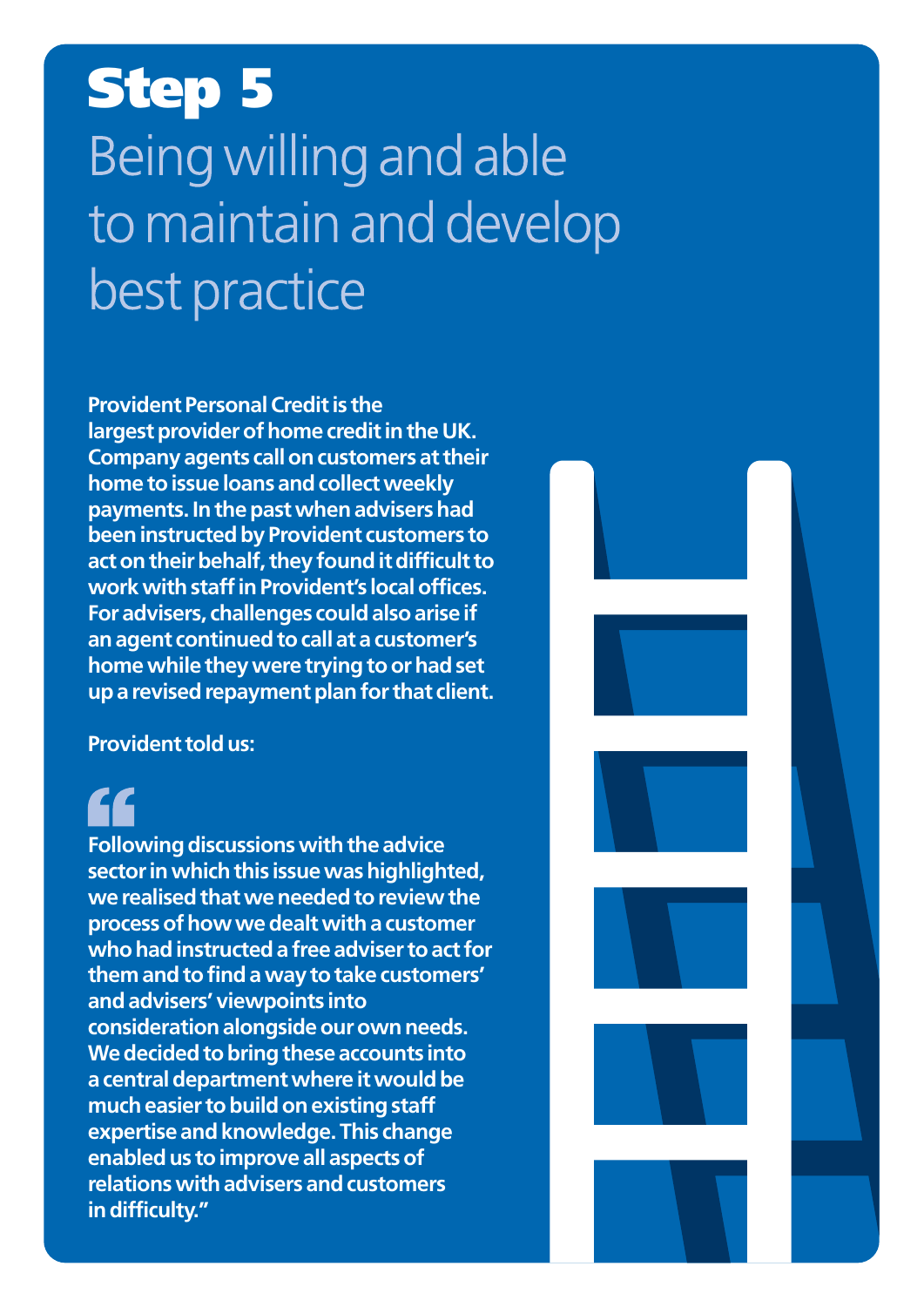**Information should be gathered from a range of sources and used to understand customers and their advisers, as well as creditors' own performance L** 

In theory, a collection strategy might appear to achieve best practice and help people in debt regain control of their finances. But in practice there may be unintended consequences that have a detrimental impact on people in debt. For example, creditors might believe they are doing the right thing by telling someone that they will find it hard to obtain credit in the future if they cannot repay what they owe within a set time frame. But in practice, people in debt read this as 'pay more or we will blacklist you' and feel pressured to pay more than they can afford. Unintended problems like this can be identified and addressed if creditors gather feedback and use it effectively. In particular creditors should use:  $\rightarrow$ 

#### **Behavioural data and management information**

Creditors can help people avoid the worst effects of unmanageable personal debt by intervening early. Creditors can identify people who face financial difficulties by monitoring income, payment history and spending habits. For example, credit card providers could intervene early if a person starts using their credit card to pay for council tax or other everyday essentials. Other creditors could intervene as soon as payments are missed, in full or in part.

Creditors should also use management information about debt repayment to understand if their collections practice is working as expected. For example, if a large percentage of repayments fail, creditors should find out why and adjust their collections practice accordingly – say by ensuring they are using up to date CFS trigger figures to assess offers of repayment. If deductions from earnings orders or attachment of earnings orders are being used, repayments are less likely to fail. Creditors who use these collections methods – such as the Child Support Agency and local authority council tax departments – should also gather information from other sources, such as complaints and feedback from advisers and people in debt.  $\mathbf{\mathbf{\mathbf{\omega}}}$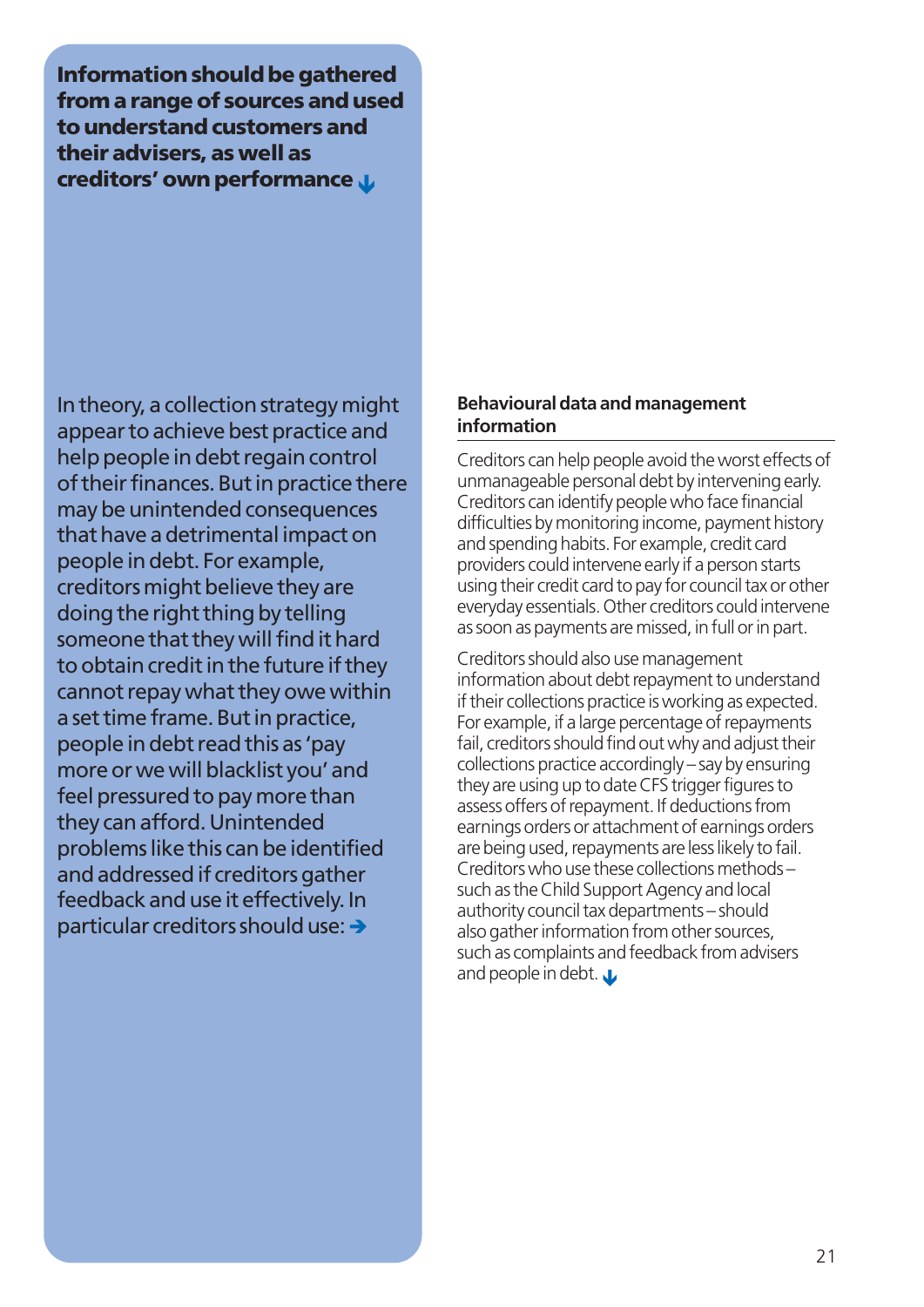# **Step 5**

#### **Complaints and feedback from people in debt**

People in debt are ideally placed to comment on the performance of a debt collection practice. Creditors should listen to complaints and address problems quickly. Furthermore, if a creditor is committed to doing the right thing they should value feedback from people in debt. Creditors should carry out satisfaction surveys with people in debt. These people are still residents, tax payers and customers and potential future customers and their views are still important.  $\rightarrow$ 



#### **Advice sector input**

Debt advisers are extremely well placed to comment on creditors' collections practices. Advisers regularly deal with collections staff and they see the impact collections practices have on their clients on a daily basis. Creditors can engage with and learn from advisers in a number of ways:

- By attending and participating in money advice groups which are organised by the advice sector and take place across England and Wales.
- By joining a regional discussion forum of the Money Advice Liaison Group (MALG) which was set up in 1987 to promote better understanding between creditors and advisers.
- By regular, direct liaison with the free-to-client debt advice sector, which gathers detailed evidence of the problems people in debt experience.

A number of creditors have already worked very closely with the advice sector to understand and improve their debt collections practices. Some changed the wording of a letter; some set up dedicated helplines and some set up whole new teams specifically to help advice providers resolve problems more quickly.  $\mathbf{L}$ 

#### **Information exchanges with other creditors**

It should also be possible for creditors to share best practice with each other, through trade associations or best practice forums. For example Wealden District Council is part of the Local Authority Civil Enforcement forum. This is an email forum where  $\vert$ local authorities can share good practice.  $\rightarrow$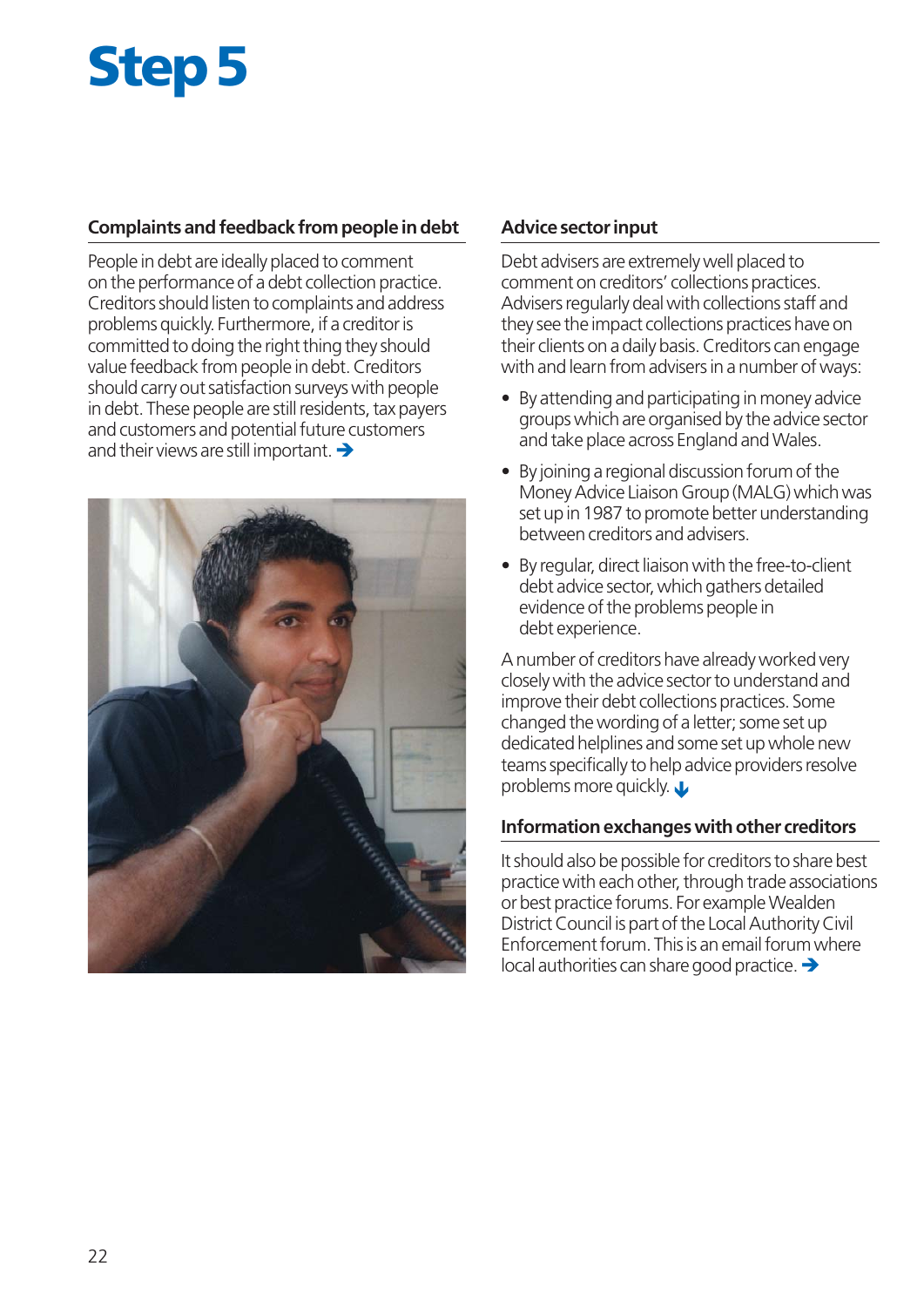#### **Using the information gathered**

Creditors have to use the information they gather. But they will only be willing and able to use this information if everyone is committed to the organisational culture of doing the right thing. Otherwise senior members of staff – those who can make change – will not be involved in the monitoring process and nothing will happen.

Northern Rock took this approach to their recent review of unsecured debt collection processes. The review was driven by and included members of the executive committee, and sought input from a number of sources – including the debt advice sector with which Northern Rock now regularly engages via their dedicated Debt Advice Manager.

This high level executive involvement and debt advice sector input enabled Northern Rock to make substantial positive changes in a relatively short time. We hope other creditors follow the Northern Rock approach of listening and taking action after reading this report.  $\bullet$ 

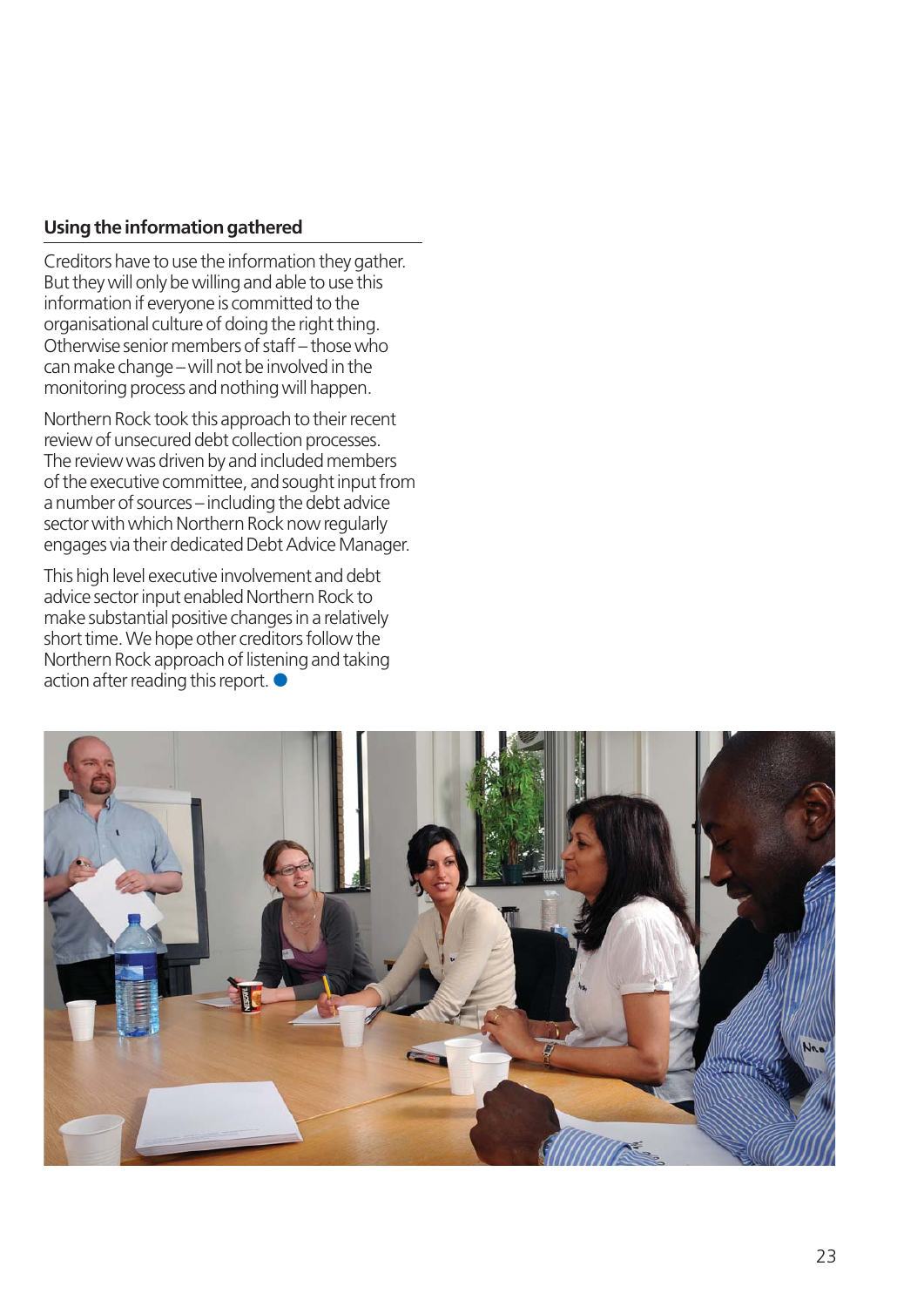# What about people who won't pay?

The advice sector helps people exercise their rights and understand their responsibilities. Sometimes advisers might challenge a creditor's ability to recover a debt, for example, when a benefit or tax credit overpayment is caused by official error and the person could not have reasonably known they had been over paid, or if a consumer credit agreement was not completed correctly. But advisers will not help people avoid their responsibilities when they can and should pay.

We are aware, however, that creditors will encounter people who simply will not pay. But it is extremely difficult, if not impossible, to tell these people apart from people who have problems managing their money.

For example, there are people who won't pay because they can't pay what their creditors are asking. There are people whose circumstances make it hard for them to deal with creditors, for example, because of a mental or physical health problem or a previous bad experience. When these people are contacted, by phone or letter, they may well not be able to cope. As a result they may not respond or simply put the phone down.

How can these people be distinguished from those who could pay but won't? There is no easy answer. However, if creditors take a flexible and pragmatic approach, one that rewards engagement, gives incentives to repayment and addresses the person's needs over time, those who could pay but won't pay should be easier to identify and deal with.

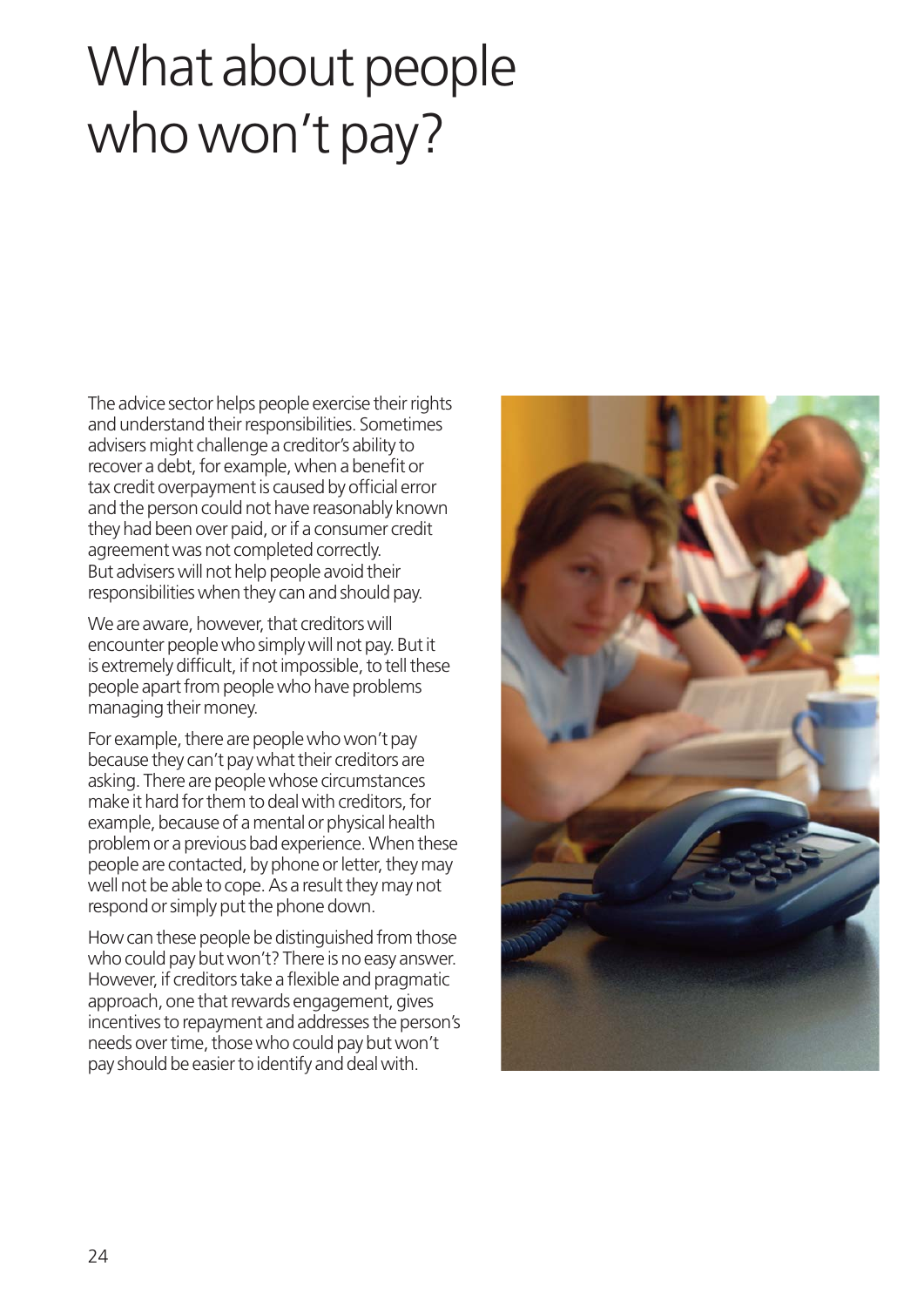## Do you want to be part of the conversation?

This report has used advisers' experiences and examples of current best practice to set out the steps we believe all creditors should take to achieve best practice in debt collection. We now want to start a conversation with all creditors about how we can improve debt collection practices across the board. If you want to be part of this conversation, if you would like to help us form a best practice working party, or meet with us to discuss your collections practice, or if you want to tell us about your organisation's good practice, please contact us:

#### By post:

Alex MacDermott Creditor Liaison Policy Officer Citizens Advice Myddelton House 115–123 Pentonville Road London N1 9LZ

Email: alex.macdermott@citizensadvice.org.uk

Tel: 020 7833 7191

## Appendix 1

This report would not have been possible without the help of those advisers who completed our online survey and those creditors who took part in detailed interviews.

We would like to thank all of these people for their help. In particular we would like to thank those creditors who contributed to this report, namely:

Allied International Credit Cabot Financial Capital One Equidebt FC Collections Greenwich Council's neighbourhood services M&S Money Northern Rock Provident Personal Credit Santander Cards UK Sovereign Housing Association Wealden District Council Wescot Credit Services Wessex Water

*This report was produced as part of an independent project run by Citizens Advice and funded by the Royal Bank of Scotland group to identify systemic issues between the financial services industry and the free independent advice sector.*